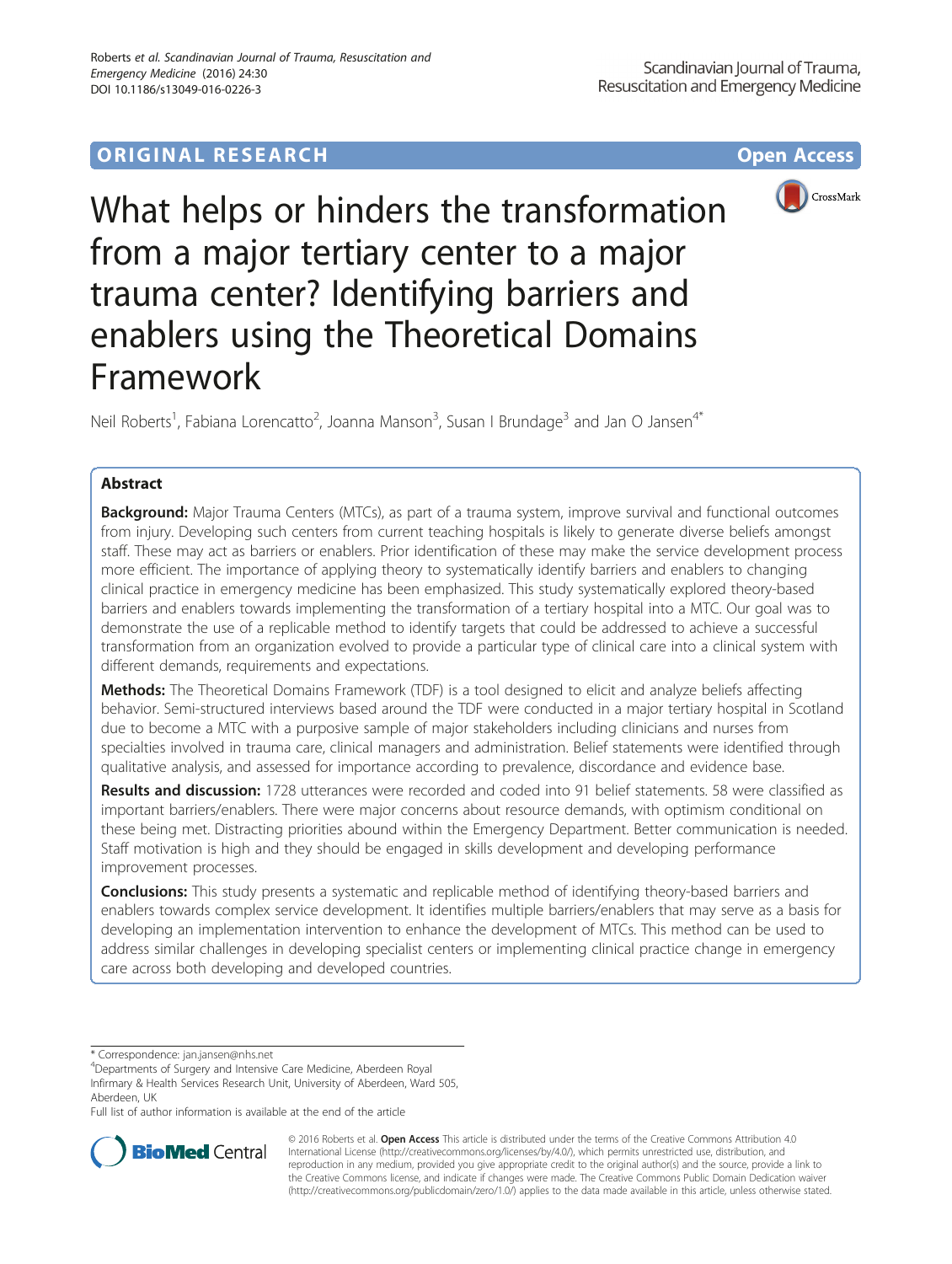## Background

Effective management of change is central to repositioning of organizations. Even with evidence supporting proposed changes, the development or implementation of new services likely requires active process management to succeed [[1, 2\]](#page-13-0). There are numerous examples of interventions with demonstrated effectiveness that fail to achieve target outcomes when implemented on a large scale, or in new settings [[3\]](#page-14-0).

Evidence abounds that high quality care for severely injured patients is best delivered by designated trauma centers within a trauma system. Such service delivery frameworks have been shown to improve survival and functional outcomes [[4](#page-14-0), [5](#page-14-0)]. The organizational characteristics of trauma centers typically include strong clinical leadership, integration of services, and organizational commitment [[6](#page-14-0)].

Whilst the United States' Trauma Systems have evolved significantly over the past 40 years [\[4](#page-14-0), [5](#page-14-0), [7\]](#page-14-0), the United Kingdom has lagged behind and this evidencepractice gap has only recently been addressed [\[8](#page-14-0)]. London established a Trauma System with four Major Trauma Centers (MTCs, equivalent to "Level 1" trauma centers) in 2010 and various regional systems were launched in England in 2012 [\[8](#page-14-0)].

Scotland is currently implementing a national trauma system, with four MTCs to be developed by 2016. Implementing this transformation process in an existing hospital is likely to be highly complex, requiring extensive modifications to infrastructure, processes of care, work patterns and organizational culture.

Successful implementation may be aided by a prior understanding of barriers and enablers to change [\[9](#page-14-0), [10](#page-14-0)]. Implementation research aims to improve the quality of healthcare and reduce evidence-practice gaps by promoting the uptake of research findings and evidencebased medicine in clinical practice [[11\]](#page-14-0). A recent systematic review of the extent of implementation research in emergency medicine identified that although the number of implementation research papers in this clinical context have significantly increased since 2000, these have primarily focused on identifying evidence-practice gaps [[12\]](#page-14-0). Only a minority of papers reviewed explored barriers and enablers to implementing change in this context. Furthermore, existing studies lacked robust methodologies and designs, with only two studies explicitly using theory [[12](#page-14-0)]. A key recommendation for improving implementation research in emergency medicine thus includes the application of theory to systematically explore barriers and enablers to implementation [[12\]](#page-14-0).

The benefits of applying theory to inform the development of interventions has been widely recognized [[13](#page-14-0)], and is advocated by the UK Medical Research Council guidance for developing and evaluating complex interventions [[14](#page-14-0)]. Theory provides a replicable, generalizable framework through which to understand the causal mechanisms underpinning behavior and behavior change [\[13\]](#page-14-0). The Theoretical Domains Framework (TDF) is a tool that synthesizes constructs from 33 behavioral theories into 14 theoretical 'domains' – such as 'Knowledge' or 'Skills' – representing a range of possible theory-based barriers and enablers to behavior and behavior change [[9\]](#page-14-0). The TDF aims to simplify psychological theory so that it is accessible to those involved in behavior change research related to the implementation of evidence-based medicine [[15](#page-14-0)]. The TDF can be used as a basis to develop questionnaires or interview topic guides to examine theory-based barriers/ enablers. The TDF has primarily been applied to explore barriers and enablers to individual healthcare professional behavior change across a range of clinical contexts, for example, selective gastrointestinal decontamination in critical illness [[10](#page-14-0), [16](#page-14-0)]. However, the TDF has not been designed to solely examine individual behavior change, and has more recently also been applied in the context of blood transfusion audit and feedback to investigate barriers/enablers to collective behavior change; that is, multiple healthcare professionals across different organizational levels within a hospital that are collectively involved in the behavior of blood transfusion practice, and responding to transfusion feedback (e.g. consultant hematologists, audit managers, laboratory staff transfusion practitioners, junior doctors) [\[17\]](#page-14-0). Barriers/enablers identified through such studies are typically subsequently used as a basis for developing targeted implementation interventions that aim to address the identified barriers/enablers, in order to facilitate the uptake and implementation of evidence-based practice [\[12, 15](#page-14-0)].

This study therefore aims to apply the TDF to explore barriers and enablers to implementing the transformation of a tertiary hospital in Scotland into a MTC. Findings will inform strategies to facilitate this implementation within the hospital examined, but also more broadly demonstrate a replicable method for addressing major service redevelopments and the creation of specialist centers and systems.

## **Methods**

#### Design and setting

Semi-structured interviews based on the TDF were conducted to explore barriers and enablers to developing a tertiary hospital into a MTC. The study was conducted in a 900-bed tertiary hospital in Scotland, which already houses the specialties required for MTC status, but has neither trauma surgical services, nor formal systems, guidelines and pathways in place.

#### Ethical approval

Approved by Queen Mary University of London Research and Ethics Committee (Reference QMREC1335c) and appropriate local authorities.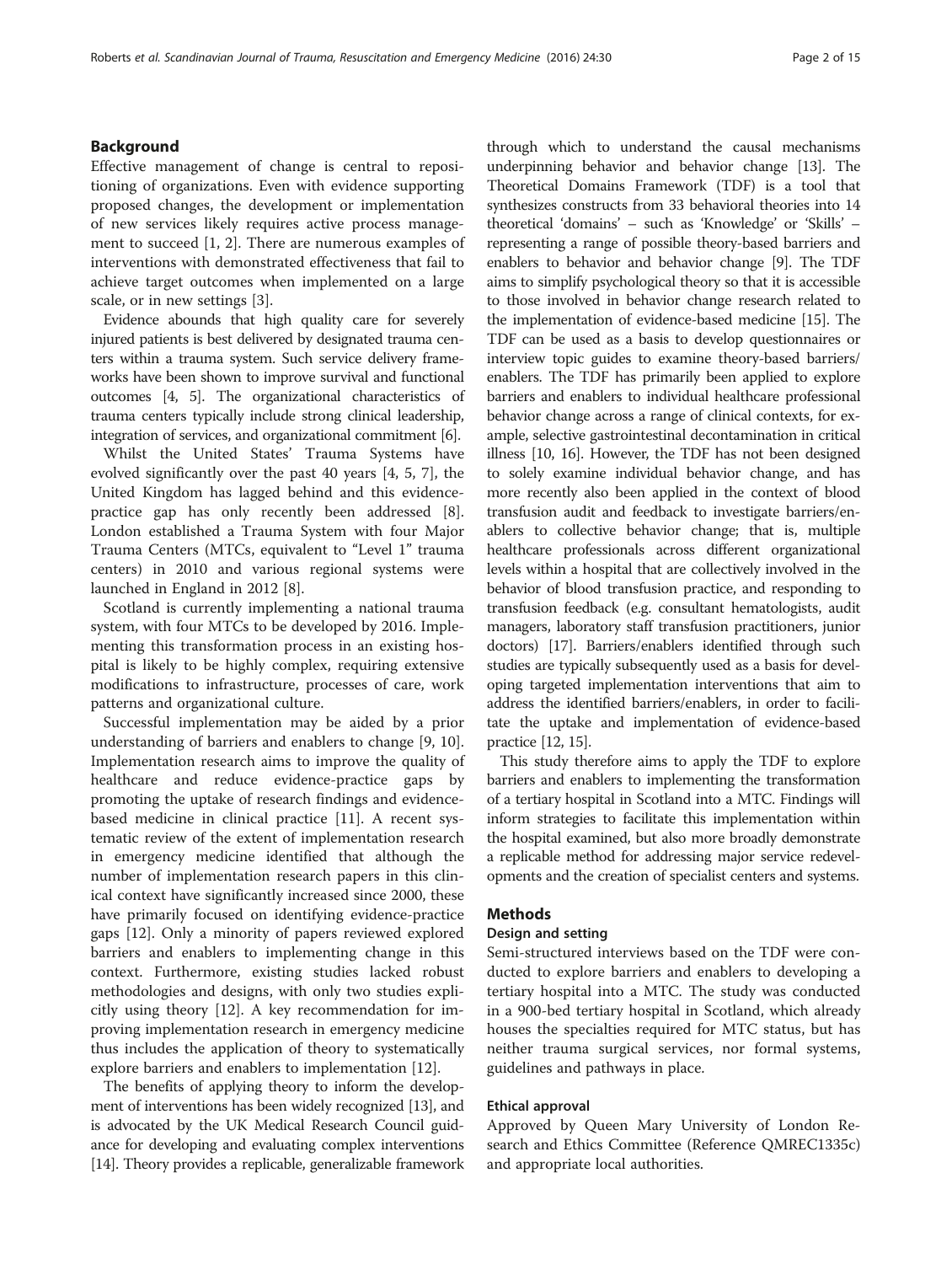### Participants

Transforming a hospital into a MTC is likely to involve multiple specialties and administrative levels. Therefore, to capture a broad spectrum of beliefs from key, relevant, stakeholders, purposive sampling was performed from clinical and management groups. Participants were eligible for inclusion if they currently held a role that would be involved either directly in the care of severely injured patients, or in the transition to a MTC. Such stakeholders groups included: managers, consultants/attendings, trainee doctors, and nurses from relevant disciplines (i.e. emergency medicine, orthopedic surgery, general surgery, anesthesiology, neurosurgery, critical care). There were no additional exclusion/inclusion criteria. Opportunistic sampling techniques were used. Potentially eligible participants were initially identified by an experienced trauma surgeon who worked at the study hospital at the time of data collection. A minimum initial sample size of 10 participants was proposed for full data analysis. An 11th participant was then analyzed, and if new beliefs emerged, sampling continued and data saturation was reassessed in a cyclical manner until achieved. If no new beliefs emerged in the 11th participant their data was discarded. Francis et al. in their work on sample size advocate this approach to assessing data saturation in qualitative research [\[18](#page-14-0)]. In total, 13 participants were interviewed initially, with a stratified sample of 2 managers, 2 consultants/attendings, 2 trainee doctors, and 2 nurses selected for analysis as part of the first 10 (the minimum sample). The 11th participant analyzed and assessed for data saturation was randomly selected from the remaining three participants.

#### **Materials**

An interview topic guide containing 43 questions was developed, based on the TDF [\[9](#page-14-0)]. The topic guide was structured around three topic areas: 1) participant's current practice in major trauma care (eg., 'How easy or difficult do you find providing major trauma care?'); 2) participant's views about MTCs in general (e.g., 'What would you see as the benefits of becoming a MTC?'); and 3) views about the process of transitioning to a MTC (e.g. 'Are you aware of any ways in which becoming a MTC is encouraged or rewarded?'). The topic guide included at least one question related to each of the 14 TDF domains [[9\]](#page-14-0). The TDF provides example questions that may be used to elicit beliefs related to each domain; [[9\]](#page-14-0) these were adapted to examine the process of developing a hospital into a MTC. Table [1](#page-3-0) lists sample questions from this study for each domain. The topic guide was developed by three clinicians with trauma expertise and a health psychologist. A second health psychologist independently mapped interview questions to TDF domains to validate the original question/domain mapping. Inter-rater reliability was assessed using Fleiss' Kappa with a minimum value of  $k = 0.75$  representing high agreement [[19, 20\]](#page-14-0). Discrepancies were resolved through discussion, and question phrasing revised as necessary. The topic guide was piloted with medical, nursing, and management staff from a district general hospital (A Trauma Unit in the UK system − equivalent to Level III Trauma Center) remote from the tertiary center. This was performed to identify problems such as misunderstanding or repetition, and to optimize question phrasing and order. The topic guide was refined as necessary (Fig. [1a](#page-4-0)). The resulting topic guide is available online in interview script form as Additional file [1.](#page-13-0)

#### Procedure

Potential participants were identified as key stakeholders by a member of the study team, and formally invited in writing to participate. Interviews were conducted either in person, or by telephone, by a trained interviewer, and recorded digitally. Recordings were transcribed verbatim and anonymized.

#### Analysis

Interview transcripts were coded and analyzed in four discrete steps (Fig. [1b\)](#page-4-0), using content analysis following a framework analysis approach [\[21](#page-14-0)–[24\]](#page-14-0). These four steps and analysis approaches are standardized methods for analyzing data from interview transcripts based on the TDF, which have been applied in a number of existing semi-structured qualitative interview studies based on the TDF [[22](#page-14-0)–[27\]](#page-14-0).

#### Step 1: Pilot coding

To practise applying the TDF and develop coding heuristics to in turn facilitate analysis of transcripts and promote greater consistencies in coding [\[27\]](#page-14-0), the lead researcher (NR) jointly coded a pilot interview transcript with a health psychologist (FL) using the TDF as a coding framework. Any disagreement or uncertainty was resolved through discussion.

#### Step 2: Coding of participant responses into TDF domains

The lead researcher subsequently coded interview transcripts independently. Using the TDF as a coding framework, participants' responses within each transcript were split into individual 'utterances'. These were coded according to which TDF domain they were judged to represent. For example, the statement "Yes [I'm aware of the developing Scottish trauma system]," was coded into the domain "Knowledge". If participant responses concurrently addressed more than one domain, the utterance was allocated to multiple domains (e.g. "[My colleagues] encourage me to keep [my] technical skills  $up,$ " was coded to both "Social Influences" and "Skills").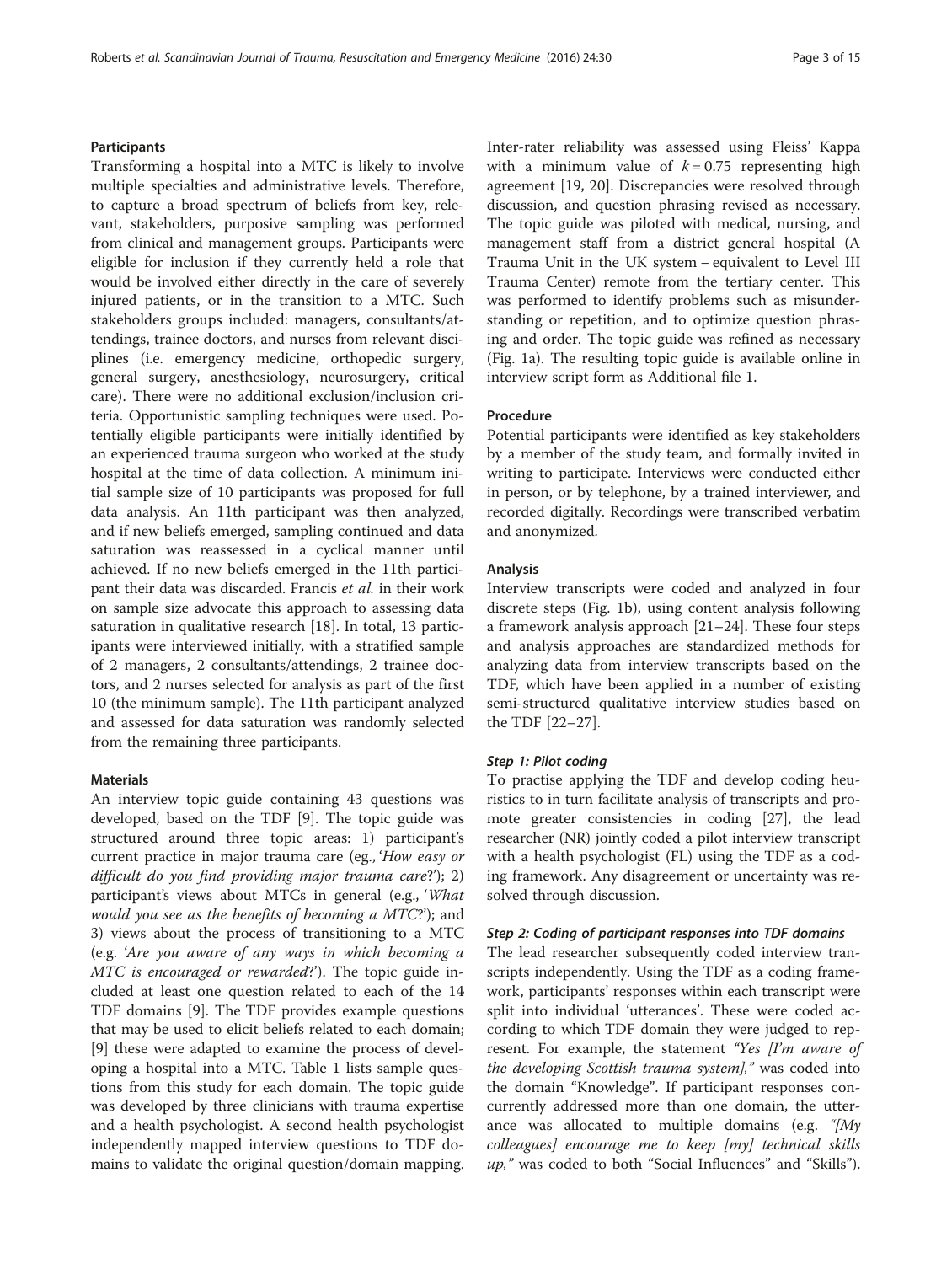| Domain                                      | Content                                                                                                                                                | Sample question as applied to this study                                                                                                                                                  |  |  |  |
|---------------------------------------------|--------------------------------------------------------------------------------------------------------------------------------------------------------|-------------------------------------------------------------------------------------------------------------------------------------------------------------------------------------------|--|--|--|
| Knowledge                                   | An awareness of something                                                                                                                              | In general, how would you describe a major trauma center?                                                                                                                                 |  |  |  |
| <b>Skills</b>                               | Ability or proficiency acquired through practice                                                                                                       | In general, to what extent do you feel you have the necessary<br>skills or training to contribute to major trauma care?                                                                   |  |  |  |
| Social/professional role<br>and identity    | Set of behaviors and qualities of an individual in<br>social or work setting                                                                           | To what extent do you see providing major trauma care as<br>a part of your role?                                                                                                          |  |  |  |
| Beliefs about capabilities                  | Views about one's ability/talent/capability to<br>perform the target behavior (s)                                                                      | How easy or difficult do you find providing major trauma care?                                                                                                                            |  |  |  |
| Optimism                                    | Confidence that things will happen for the best<br>or that desired goals will be attained                                                              | To what extent do you feel this hospital is ready for the<br>transition to a trauma centre?                                                                                               |  |  |  |
| Beliefs about consequences                  | Acceptance of the truth, reality or validity about<br>outcomes of a behavior in a given situation                                                      | To what extent do you think the benefits of being a major<br>trauma center outweigh the costs involved in becoming one?                                                                   |  |  |  |
| Reinforcement                               | Increasing the likelihood of a behavior being<br>performed by establishing an association between<br>performing a behavior and a given stimulus or cue | Are you aware of any ways in which becoming a major<br>trauma center is encouraged or rewarded?                                                                                           |  |  |  |
| Intentions                                  | Conscious decision to perform a behavior or<br>resolve to act in a certain way                                                                         | Other than the potential transition to major trauma center,<br>are there any changes you are currently planning to make<br>to either you or the hospital's practice in major trauma care? |  |  |  |
| Motivation and Goals                        | Mental representation of outcomes or states that<br>an individual wants to achieve                                                                     | Are you aware of any goals that have been set for the<br>changing of this hospital into a major trauma center?                                                                            |  |  |  |
| Memory, attention and<br>decision processes | The ability to retain information, focus selectively<br>on aspects of the environment and choose<br>between two or more alternatives                   | Compared with other tasks you have to do in your role,<br>where would you rank contributing towards this hospital's<br>transition into a major trauma center in terms of priority?        |  |  |  |
| Environmental context<br>and resources      | Circumstances of a person's situation/environment<br>that affect behavior                                                                              | In general, What resources do you think are required for<br>you in your role to specifically provide major trauma<br>care effectively?                                                    |  |  |  |
| Social influences                           | Interpersonal processes that can cause individuals<br>to change thoughts/feelings/behaviors                                                            | To what extent would you say your general views of<br>major trauma centers are shared by your colleagues in<br>this hospital?                                                             |  |  |  |
| Emotions                                    | Complex reaction pattern by which individual<br>attempts to deal with a personally significant<br>matter or event                                      | Overall, How do you feel about this hospital becoming a<br>major trauma center?                                                                                                           |  |  |  |
| Behavioral regulation                       | Anything aimed at managing or changing<br>objectively observed or measured actions                                                                     | How do you and/or your colleagues/team monitor the<br>major trauma care you provide?                                                                                                      |  |  |  |

<span id="page-3-0"></span>Table 1 Theoretical Domains Framework (Adapted from Cane et al. 2012)

A second researcher independently coded a sub-sample of 30 % of transcripts to assess coding reliability to verify whether both researchers would have coded utterances into the same domains. Inter-rater coding reliability was assessed using Cohen's kappa, with  $k = 0.75$  representing high agreement [\[22\]](#page-14-0). Discrepancies were resolved through discussion.

## Step 3: Thematic synthesis and generation of belief statements

In line with a framework analysis approach, Step 3 focused on sifting and sorting of interview data to thematically synthesize and identify key emerging issues [[25, 28](#page-14-0)]. Utterances coded into each domain were compared across transcripts, and utterances expressing similar views regarding potential problems, enablers, or influences on the target behavior were grouped together [[27\]](#page-14-0). A summary belief statement was then generated for each cluster of similar, grouped, utterances. A specific belief statement is defined as 'a statement that provides

detail about the role of the domain in influencing behavior,' and is intended to represent and summarize shared views that are common across multiple utterances and participants [[29, 30\]](#page-14-0). For example, the utterances "Outwith the hospital [motivation]'s really variable, actually, outwith the emergency department [motivation]'s really variable." and "…essentially it was because the leadership of surgery didn't buy into this as a concept. And that's still the position." were grouped and represented by the belief statement 'Departments and individuals have a high/low motivation for trauma care'. The thematic synthesis was conducted by the lead author (NR) and reviewed by a second author (FL), a health psychologist, to promote robust and defensible coding of data according to theoretical domains [\[29](#page-14-0)]. Regular discussions were held to resolve disagreements and reach consensus [\[22](#page-14-0)].

### Step 4: Identifying key beliefs

Each belief statement generated in Step 3 was reviewed against three established criteria [[22, 27, 29\]](#page-14-0) to identify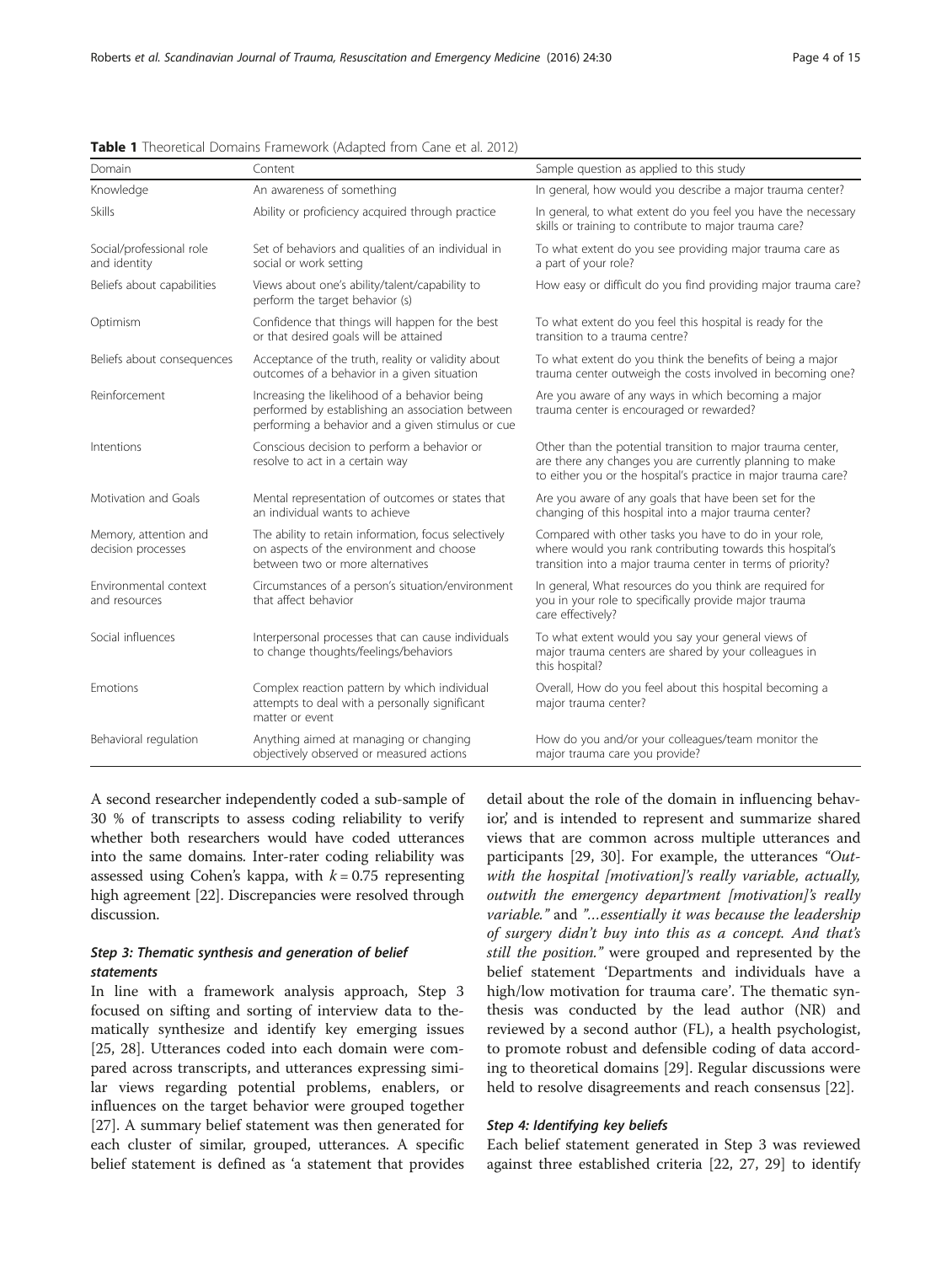<span id="page-4-0"></span>

key belief statements that are likely to be of greatest relevance/importance for influencing the transition to a MTC. First, total frequency of each belief statement across all interviews; with key belief statements judged to be those expressed by most participants (i.e. highest frequency). Secondly, presence of discordance or conflicting beliefs. Discordant belief statements can help identify specific targets for improvement and develop tailored intervention strategies; for example if some participants knew about goals for transitioning to a MTC, 'I do (not) know about goals for developing trauma services' is unlikely to be a barrier for them, but for others who were unaware of these goals, 'I do (not) know about goals for developing trauma services' will be a barrier for them. Therefore these discordant belief statements tended to represent either barriers for some or enablers for others. Thirdly, the external evidence-base relating to a specific belief statement; if there was an supporting evidence-base relating to an identified belief statement (e.g. belief statement regarding performance improvement processes [[6](#page-14-0), [7\]](#page-14-0)) it was classified as important. Consensus discussions were held between the research team to review beliefs against these criteria to establish importance, and whether a belief was a barrier, enabler, or conflicting belief which held potential to be both. If a belief statement met any one criterion it

was classed as important, if it met none it was classed as unimportant.

## Results

## Participant characteristics

No new belief statements were identified after analysis of the initial 10 participant interviews; therefore, thematic data saturation was deemed achieved and no further interviews were conducted or analyzed (Data saturation table in Additional file [2\)](#page-13-0). The majority of participants were male (60 %). Four participants were consultants, two trainee doctors, two nurses, and two managers, from Intensive Care, Anesthesia, General Surgery, Orthopedics, Neurosurgery and the Emergency Department, and representing management and planning. Participants had a mean of 13 years experience of working at the study hospital (range 8 months-26 years). Interviews with the sample were all performed face-toface, over a 3-day period, and lasted a mean 53 min (range 28–71 min).

## Coding of participant responses into TDF domains (Analysis Step 2)

Fleiss's kappa for inter-rater reliability in domainquestion mapping for the topic guide was 0.75, representing high agreement [[19, 20\]](#page-14-0).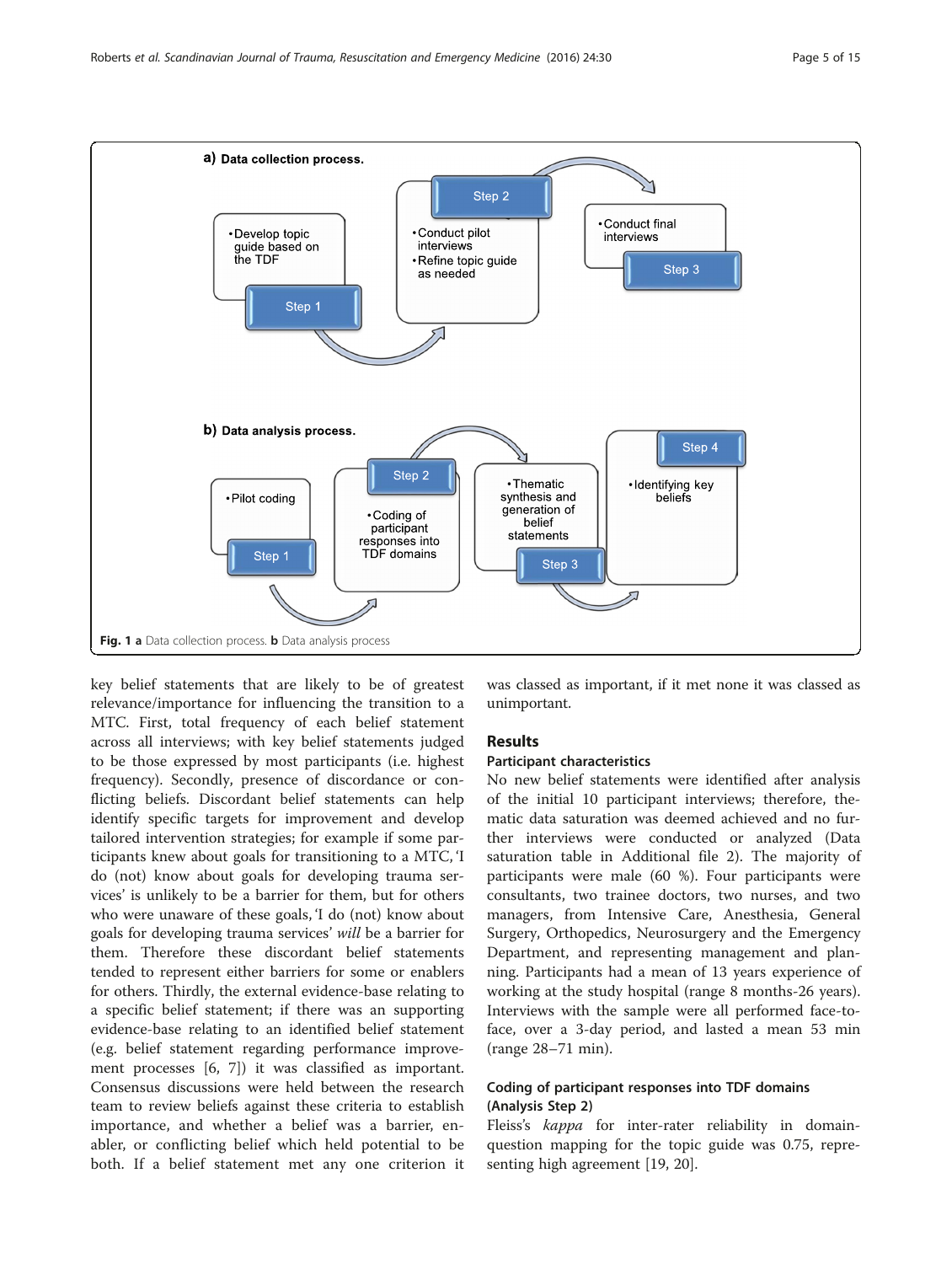In total, 1728 participant responses/utterances were coded into TDF domains. Cohen's kappa for inter-rater reliability averaged across three randomly selected transcripts was 0.67 (range 0.58-0.72) representing substantial agreement as to which domain (s) these utterances represented [[31](#page-14-0)].

Extracted utterances were synthesized into 91 belief statements (Analysis Step 3), of which 58 were classified as important barriers and/or enablers (Analysis Step 4). Key belief statements that have been classified as barriers, enablers, or both will be discussed in turn.

#### Key barriers

Fourteen belief statements were identified as barriers (Table [2\)](#page-6-0).

## Environmental context and resources (Four belief statements)

Highly frequent belief statements in this domain related to having insufficient resources to provide major trauma care, and a need for more resources in order to become a MTC. Participants were not sure how much becoming a MTC would cost or how it would be funded, and believed that parts of the hospital were currently poorly organized for major trauma care.

## Skills (Three belief statements)

Highly frequent belief statements included not only insufficient technical skills to provide major trauma care, but insufficient amounts of teaching and training in trauma care. A less frequent belief described the need for and difficulty in maintaining these skills after developing them.

#### Social Influences (Two belief statements)

Participants described a highly frequent barrier of variable views amongst their colleagues around the transition to MTC. A less frequent belief described a poor working relationship between management, nursing and medical staff at present.

## Knowledge (Two belief statements)

Participants described moderately frequent barriers of a variable knowledge of trauma care itself, and poor knowledge of the resource requirements for providing trauma care or transitioning to a MTC.

#### Behavioral regulation (One belief statement)

A low frequency belief expressed by nursing staff described a lack of attendance at performance improvement and governance meetings.

### Belief about capabilities (One belief statement)

A moderately frequent belief statement described the perceived requirement for help from others when a participant cares for a major trauma patient.

#### Memory, attention and decisions (One belief statement)

A highly frequent belief statement described numerous potential distractions and alternate priorities affecting the participant caring for trauma patients.

## Social/Professional Role and Identity, Optimism, Beliefs about Consequences, Reinforcement, Intentions, Motivation and Goals, Emotions

No belief statements classified as important barriers were mapped to these domains.

#### Key Enablers

Twenty belief statements were identified as enablers (Table [3\)](#page-8-0).

## Social Influences (Four belief statements)

Frequent belief statements included the importance of good teamwork and good leadership, and working in a well-established team. A less frequent belief describes the importance of working with national and regional organizations in order to facilitate the transition to a MTC.

#### Skills (Four belief statements)

Frequent beliefs in this domain included sufficient levels of non-technical skills like communication and teamwork and a desire to learn trauma skills from others, such as visiting other MTCs. Participants believed that managing trauma patients is routine for them, and that their skill levels would improve further if the hospital became an established MTC.

#### Beliefs about consequences (Three belief statements)

Participants described a highly frequent belief statement that becoming a trauma center would have a positive impact on patient care, with more resources, more patients, better recruitment and trauma being a higher priority. Less frequent beliefs included that staff morale would be improved by becoming a MTC, and that having a coordinated hospital trauma response would make patient outcomes better.

#### Motivation and goals (Three belief statements)

All participants expressed the belief statement that they were motivated to be involved in the transition to a MTC. Moderately frequent beliefs included participants wanting to deliver their best care and improve it, and that goals related to trauma should be a high priority.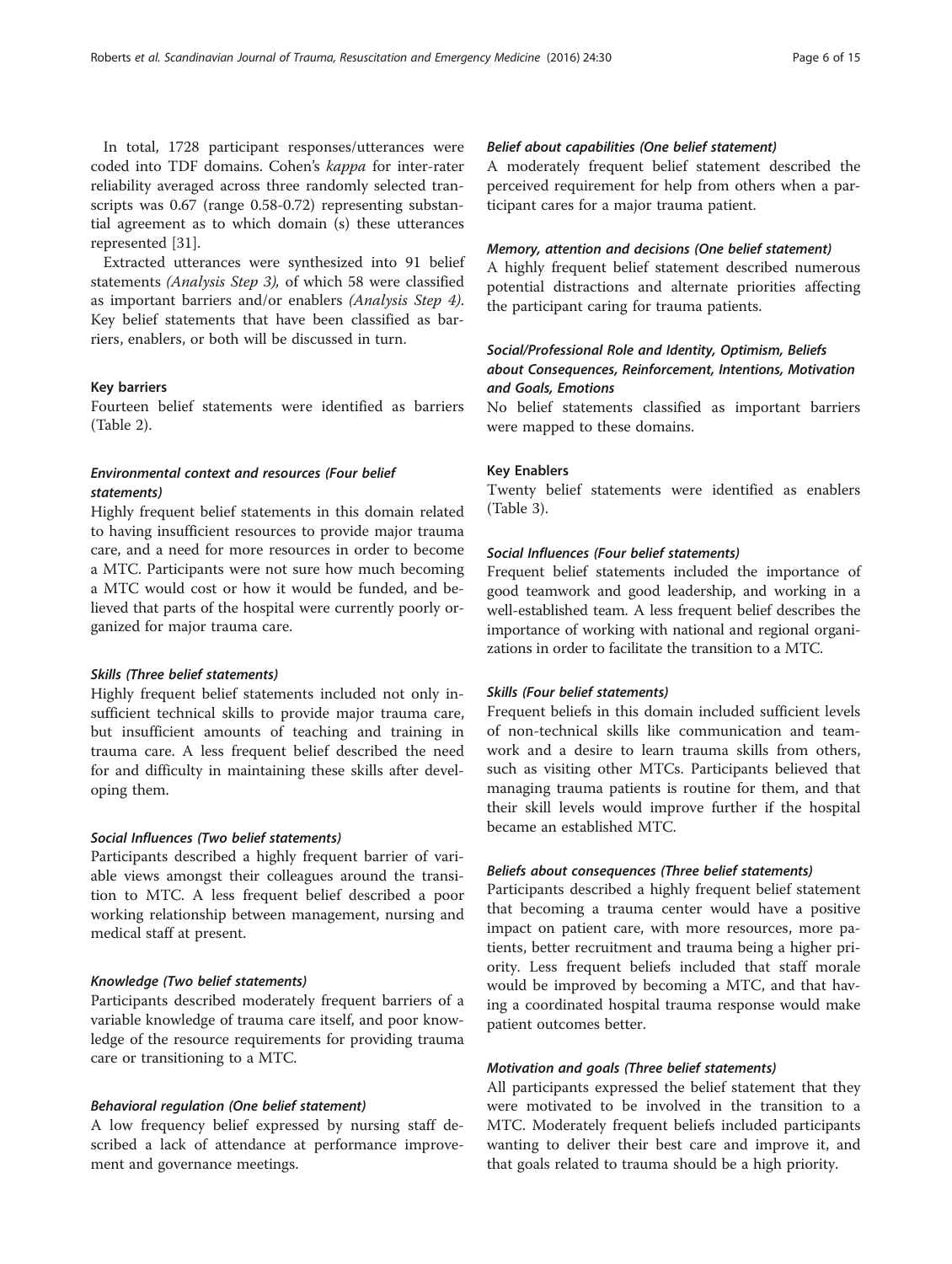# <span id="page-6-0"></span>Table 2 Summany of belief statements classified as barriers

| <b>Fable 2</b> Julianually Of Defier Statements Classified as Darriers                                                                            |   |                                                                                                                                                                                                                                                                                                                                                              |  |  |
|---------------------------------------------------------------------------------------------------------------------------------------------------|---|--------------------------------------------------------------------------------------------------------------------------------------------------------------------------------------------------------------------------------------------------------------------------------------------------------------------------------------------------------------|--|--|
| Belief statement ( $n =$ number of participants expressing the belief)                                                                            | n | Example quote                                                                                                                                                                                                                                                                                                                                                |  |  |
| Knowledge                                                                                                                                         |   |                                                                                                                                                                                                                                                                                                                                                              |  |  |
| Others have variable or limited knowledge of trauma                                                                                               |   | but the level of knowledge that people have of major trauma, of a major<br>trauma center, and the implications of being a major trauma center, uh,<br>are, are, are limited just now, but that's, that's what, something we'd<br>need to work on (Manager)                                                                                                   |  |  |
| I do not know what the resource requirements are for current trauma 4<br>care or for becoming a MTC                                               |   | I'm quite sure we don't have the, the resources in terms of staffing and<br>infrastructure, um, but I don't know what those are yet, because we<br>haven't calculated that, but we're just in the process of doing that.<br>(Manager)                                                                                                                        |  |  |
| <b>Skills</b>                                                                                                                                     |   |                                                                                                                                                                                                                                                                                                                                                              |  |  |
| In general, there are not sufficient levels of the necessary technical<br>skills at the hospital to provide major trauma care                     |   | 10 I mean certainly I think experience is lacking, it is just one, uh, is one<br>aspect, um, I think certain courses I think would be useful to do, but I<br>think the fact that, um, I don't see a huge number of trauma cases but I<br>think my experience is much less of that than someone who is based at<br>a trauma center at the moment. (Registrar) |  |  |
| There are not sufficient amounts of teaching and training in trauma<br>care at the hospital                                                       | 8 | it would be much nicer if we, if we prioritized and nurses did have<br>proper training. Things like the trauma, rather than how to clean a bed<br>frame properly. (Nurse)                                                                                                                                                                                    |  |  |
| Maintaining skills is important as well as developing them                                                                                        | 4 | Um, trauma for those, because it doesn't happen, a number of times<br>every day, there is an issue of maintaining skill and making sure that folk<br>are adequately prepared to be able to mount the right response when it<br>is required. (Manager)                                                                                                        |  |  |
| Social/Professional Role and Identity                                                                                                             |   |                                                                                                                                                                                                                                                                                                                                                              |  |  |
| No belief statements                                                                                                                              |   |                                                                                                                                                                                                                                                                                                                                                              |  |  |
| Beliefs about Capabilities                                                                                                                        |   |                                                                                                                                                                                                                                                                                                                                                              |  |  |
| Sometimes I require others to help me perform parts of my role in<br>looking after major trauma patients                                          | 6 | one individual I think will never have either the skills or the ability to<br>multi-task sufficiently to deal with all aspects of it, so, um, I can deal with,<br>um, a given role, but the big thing is getting people with different skill<br>sets involved (Consultant)                                                                                   |  |  |
| Optimism                                                                                                                                          |   |                                                                                                                                                                                                                                                                                                                                                              |  |  |
| No belief statements                                                                                                                              |   |                                                                                                                                                                                                                                                                                                                                                              |  |  |
| Beliefs about Consequences                                                                                                                        |   |                                                                                                                                                                                                                                                                                                                                                              |  |  |
| No belief statements                                                                                                                              |   |                                                                                                                                                                                                                                                                                                                                                              |  |  |
| Reinforcement                                                                                                                                     |   |                                                                                                                                                                                                                                                                                                                                                              |  |  |
| No belief statements                                                                                                                              |   |                                                                                                                                                                                                                                                                                                                                                              |  |  |
| Intentions                                                                                                                                        |   |                                                                                                                                                                                                                                                                                                                                                              |  |  |
| No belief statements                                                                                                                              |   |                                                                                                                                                                                                                                                                                                                                                              |  |  |
| Motivation and Goals                                                                                                                              |   |                                                                                                                                                                                                                                                                                                                                                              |  |  |
| No belief statements                                                                                                                              |   |                                                                                                                                                                                                                                                                                                                                                              |  |  |
| Memory, Attention and Decision Processes                                                                                                          |   |                                                                                                                                                                                                                                                                                                                                                              |  |  |
| There are numerous potential distracting priorities at the same time<br>as trauma that do not allow me to do my job and impact on patient<br>care | 9 | we're so busy elsewhere dealing with cases that shouldn't be coming<br>through the emergency department in order to keep the department<br>safe (Registrar)                                                                                                                                                                                                  |  |  |
| Environmental Context and Resources                                                                                                               |   |                                                                                                                                                                                                                                                                                                                                                              |  |  |
| We (do not) currently have enough levels of resources to provide<br>good trauma care                                                              |   | 10 A lot of our patients, the physio and OT service, as I said, it's priority of<br>who's getting, you know, seen, rather than everybody who should be<br>seen is seen. (Nurse)                                                                                                                                                                              |  |  |
| Substantially more staffing and resources, and maintenance of those<br>already in place, would be required to effectively become a MTC            |   | 10 We would need to retain the speciality surgical services, such as<br>cardiothoracic, such as neurosurgery, such as vascular (Consultant)                                                                                                                                                                                                                  |  |  |
| The hospital is not organized in the optimum manner for trauma care 10<br>and a reorganization would improve this                                 |   | ways of looking at how many people need to be on a trauma rota, so<br>I don't expect every general surgeon to want to do trauma, um, but if<br>they are happy to facilitate a reasonable number to be on a rota to give<br>that kind of level of response (Consultant)                                                                                       |  |  |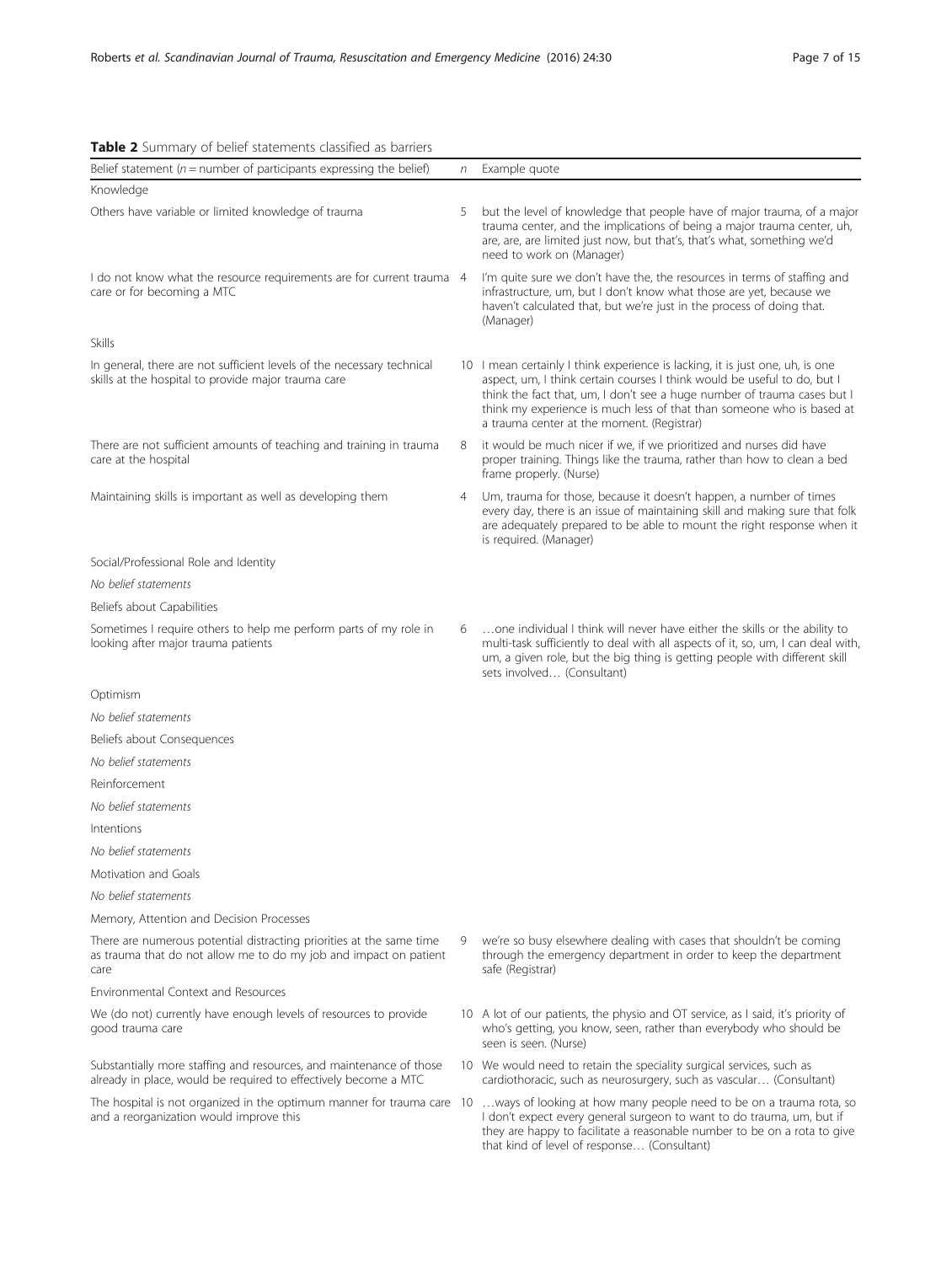| It's not clear how much becoming a MTC will cost or benefit, and<br>funding it may be difficult    |   | If there are finite resources, and infinite demands, then somebody will<br>have to make some compromises somewhere. And that's what the<br>managers and the financiers will have to look into. (Consultant)                                                                                                                                                            |
|----------------------------------------------------------------------------------------------------|---|------------------------------------------------------------------------------------------------------------------------------------------------------------------------------------------------------------------------------------------------------------------------------------------------------------------------------------------------------------------------|
| Social Influences                                                                                  |   |                                                                                                                                                                                                                                                                                                                                                                        |
| There is variation amongst the views of myself and my colleagues<br>about the transition to a MTC. |   | [how committed are your colleagues to becoming a MTC?] The same.<br>But they share my reservations, so, you know, there's heaps of<br>reservations along the way, but absolutely committed. Just wish we saw<br>that level of commitment from, from everyone. (Consultant)                                                                                             |
| Management, nursing and medical staff do not work well together at 3<br>present                    |   | a lot of the issues that surround us at the front lines, seem to be belittled<br>or ignored by senior management. (Consultant)                                                                                                                                                                                                                                         |
| <b>Emotions</b>                                                                                    |   |                                                                                                                                                                                                                                                                                                                                                                        |
| No belief statements                                                                               |   |                                                                                                                                                                                                                                                                                                                                                                        |
| Behavioral Regulation                                                                              |   |                                                                                                                                                                                                                                                                                                                                                                        |
| I do not attend local governance meetings                                                          | 2 | I used to attend when I could, our M and M meeting you know, with the<br>four consultants, but at the minute there's like sixteen-odd consultants and<br>growing more and more by the day, so, it's difficult to attend and be part<br>of that group and understand the, what's coming back from that morbidity,<br>you know, um, conversations that they have (Nurse) |

#### Social/professional role and identity (Three belief statements)

A highly frequent belief described participants' desire to play a role in the transition to a MTC. Moderately frequent beliefs included participants wanting to be involved in the initial assessment and resuscitation of the trauma patient, and a belief that someone should lead and coordinate the care of multiple-injured patients though the hospital.

#### Knowledge (Two belief statements)

Participants described a highly frequent belief that they keep up to date with the latest evidence in trauma care, and a moderately frequent belief that they have the knowledge required to manage trauma patients.

#### Beliefs about capabilities (One belief statement)

Participants described a highly frequent belief that they are capable of improving the care they provide in the hospital and changing the culture in order to become a MTC, overcoming difficulties in the process.

# Optimism, reinforcement, intentions, memory attention and decision processes, environmental context and resources,

#### emotions, behavioral regulation

No belief statements classified as important enablers were mapped to these domains.

#### Key barriers OR enablers

Twenty-four belief statements were classified as either a barrier or enabler (Table [4\)](#page-10-0). These either had a condition that if met, or not met, may act either as a barrier or enabler, or were discordant belief statements with opposing beliefs amongst participants. Most belief statements were either reported in both positive and negative forms within the same interview, or were conditional rather than discordant beliefs. Therefore it was impossible to report individual participant 'positive' and 'negative' frequencies for each belief statement.

#### Motivation and goals (Four belief statements)

Participants described highly frequent belief statements around knowledge of goals to develop trauma services, with some being aware and others being unaware. Participants described variability in motivation for trauma care, with achievement of goals being dependent on this. They also described the influence on their service (either positive or negative) of targets imposed on the hospital from government level.

#### Beliefs about capabilities (Three belief statements)

Participants expressed highly frequent belief statements about their variable capability both as individuals (either themselves or their colleagues), and as a hospital, to provide good trauma care.

## Environmental context and resources (Three belief statements)

A highly frequent belief statement described the relationship the hospital has with the surrounding environment and organizations, and the positive or negative effect this could have on the transition to MTC. Most participants described a belief about the organizational culture at the hospital, and how supportive (or unsupportive) it was. A moderately frequent belief statement described the recruitment challenges the hospital faces, and the influence that becoming a MTC could have on these.

### Beliefs about consequences (Two belief statements)

Participants described mixed beliefs surrounding whether becoming a MTC would affect the effectiveness of many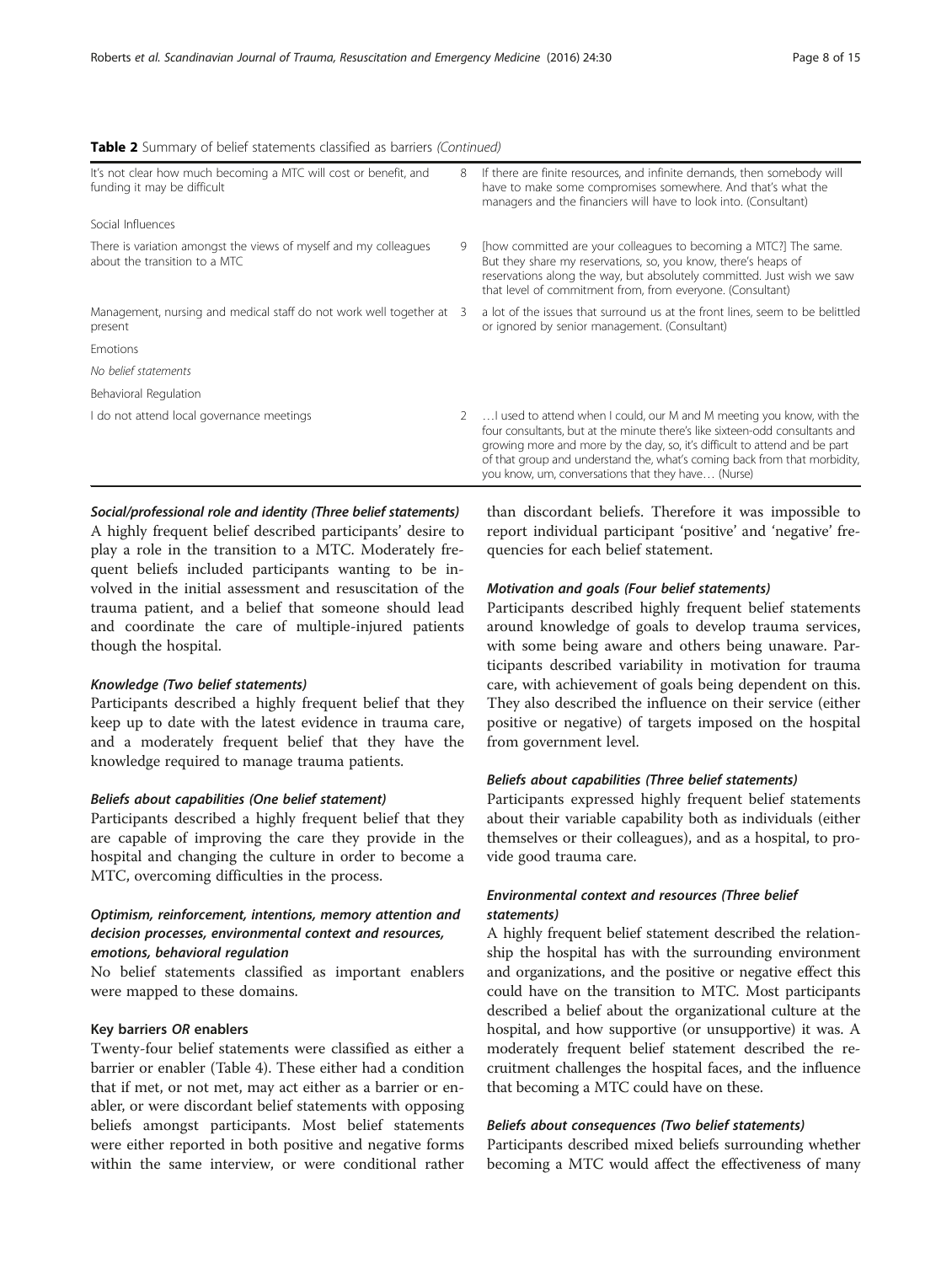## <span id="page-8-0"></span>Table 3 Summary of belief statements classified as enablers

| or pener statements elassined as enabl                                                                                     |        |                                                                                                                                                                                                                                                                                                                                             |  |
|----------------------------------------------------------------------------------------------------------------------------|--------|---------------------------------------------------------------------------------------------------------------------------------------------------------------------------------------------------------------------------------------------------------------------------------------------------------------------------------------------|--|
| Belief statement ( $n =$ number of participants expressing the belief)                                                     | $\eta$ | Example quote                                                                                                                                                                                                                                                                                                                               |  |
| Knowledge                                                                                                                  |        |                                                                                                                                                                                                                                                                                                                                             |  |
| I keep up to date with evidence for major trauma care                                                                      | 9      | certainly more so recently. Uh, because of the, the development.<br>(Manager)                                                                                                                                                                                                                                                               |  |
| I know about trauma care and how to manage trauma patients                                                                 |        | I think the basics of the, the skills and knowledge, um, that are required for<br>the management of major, major trauma patients, are very much<br>established in, in what we do in critical care. (Consultant)                                                                                                                             |  |
| <b>Skills</b>                                                                                                              |        |                                                                                                                                                                                                                                                                                                                                             |  |
| There are sufficient levels of the necessary non-technical skills at<br>the hospital to provide major trauma care          | 8      | I think I'm a good communicator, I get on really well with the staff here.<br>(Registrar)                                                                                                                                                                                                                                                   |  |
| We can improve our care by learning skills from others both within 7<br>and outwith trauma                                 |        | Some surgical procedures and, I think that the, it would be of benefit for us<br>to see how it is done elsewhere. (Consultant)                                                                                                                                                                                                              |  |
| Skills in major trauma care would be better if the hospital were to<br>become an established MTC                           | 7      | I think that for trainees, I think it would be hugely useful, I think the<br>experience they would gain from it, I think the decision-making skills, I think<br>the technical skills, um, I think um, I think that that would be fantastic<br>(Registrar)                                                                                   |  |
| Managing trauma patients is routine                                                                                        | 7      | Yeah. Yeah. I mean, well obviously all the staff are trained up on spinal<br>injuries and, and major injuries like that. They are routine. (Nurse)                                                                                                                                                                                          |  |
| Social/Professional Role and Identity                                                                                      |        |                                                                                                                                                                                                                                                                                                                                             |  |
| I should play a role in the transition to major trauma center                                                              | 8      | I now see it as quite a large part of my role, the, uh, because the<br>development of [this hospital] as a major trauma center is regarded as a<br>high priority by the board. (Manager)                                                                                                                                                    |  |
| I should play a role in the initial assessment and resuscitation of<br>the patient                                         | 6      | I think [surgeons] should be involved from the outset when they arrive in<br>hospital, um, and I think they should be involved in the decision making for<br>that patient. (Registrar)                                                                                                                                                      |  |
| Someone should lead and coordinate the care of trauma patients<br>through hospital                                         | 5      | I think that that would ideally work best because the ownership for the<br>care of that patient would be coordinated by one member or one team,<br>um, which would make it I think much easier to manage them (Registrar)                                                                                                                   |  |
| Beliefs about Capabilities                                                                                                 |        |                                                                                                                                                                                                                                                                                                                                             |  |
| We are capable of improving our practice and changing our<br>culture to become a MTC, though it may be difficult in places | 9      | Well I think the institution of an appropriate group trauma call system. I<br>don't think that would take very long to, to, um, plan and implement,<br>decide who you need, and then simply get a standard call system for that<br>(Consultant)                                                                                             |  |
| Optimism                                                                                                                   |        |                                                                                                                                                                                                                                                                                                                                             |  |
| No belief statements                                                                                                       |        |                                                                                                                                                                                                                                                                                                                                             |  |
| Beliefs about Consequences                                                                                                 |        |                                                                                                                                                                                                                                                                                                                                             |  |
| resources, higher priority, more patients, better recruitment)                                                             |        | Becoming a trauma center would lead to better patient care (more 10 I think the benefits are that we, that we can, uh, build an infrastructure and<br>an image around it which becomes attractive, um, to, to recruiting the best<br>staff we can. So there's a good reason to come here, because we're a major<br>trauma center. (Manager) |  |
| A co-ordinated approach to efficiently meeting and treating<br>trauma patients would make outcomes better                  | 4      | I think that would be really useful because a lot of time is spent looking to<br>see what bleep number is this, this and this, and that's very time-<br>consuming. (Registrar)                                                                                                                                                              |  |
| Becoming a trauma center would improve staff morale                                                                        | 3      | it will boost the morale of the staff employed here. They feel that they are<br>doing something important, they feel valued. They will be able to work as a<br>team, which will be further boost to their morale. (Consultant)                                                                                                              |  |
| Reinforcement                                                                                                              |        |                                                                                                                                                                                                                                                                                                                                             |  |
| No belief statements                                                                                                       |        |                                                                                                                                                                                                                                                                                                                                             |  |
| Intentions                                                                                                                 |        |                                                                                                                                                                                                                                                                                                                                             |  |
| No belief statements                                                                                                       |        |                                                                                                                                                                                                                                                                                                                                             |  |
| Motivation and Goals                                                                                                       |        |                                                                                                                                                                                                                                                                                                                                             |  |
| I am motivated to be involved in the transition to MTC                                                                     |        | 10 I very much feel that we should become a major trauma center, I feel I am<br>committed to doing whatever I could do to facilitate that process, and I<br>would hope that that view is shared by other people. (Consultant)                                                                                                               |  |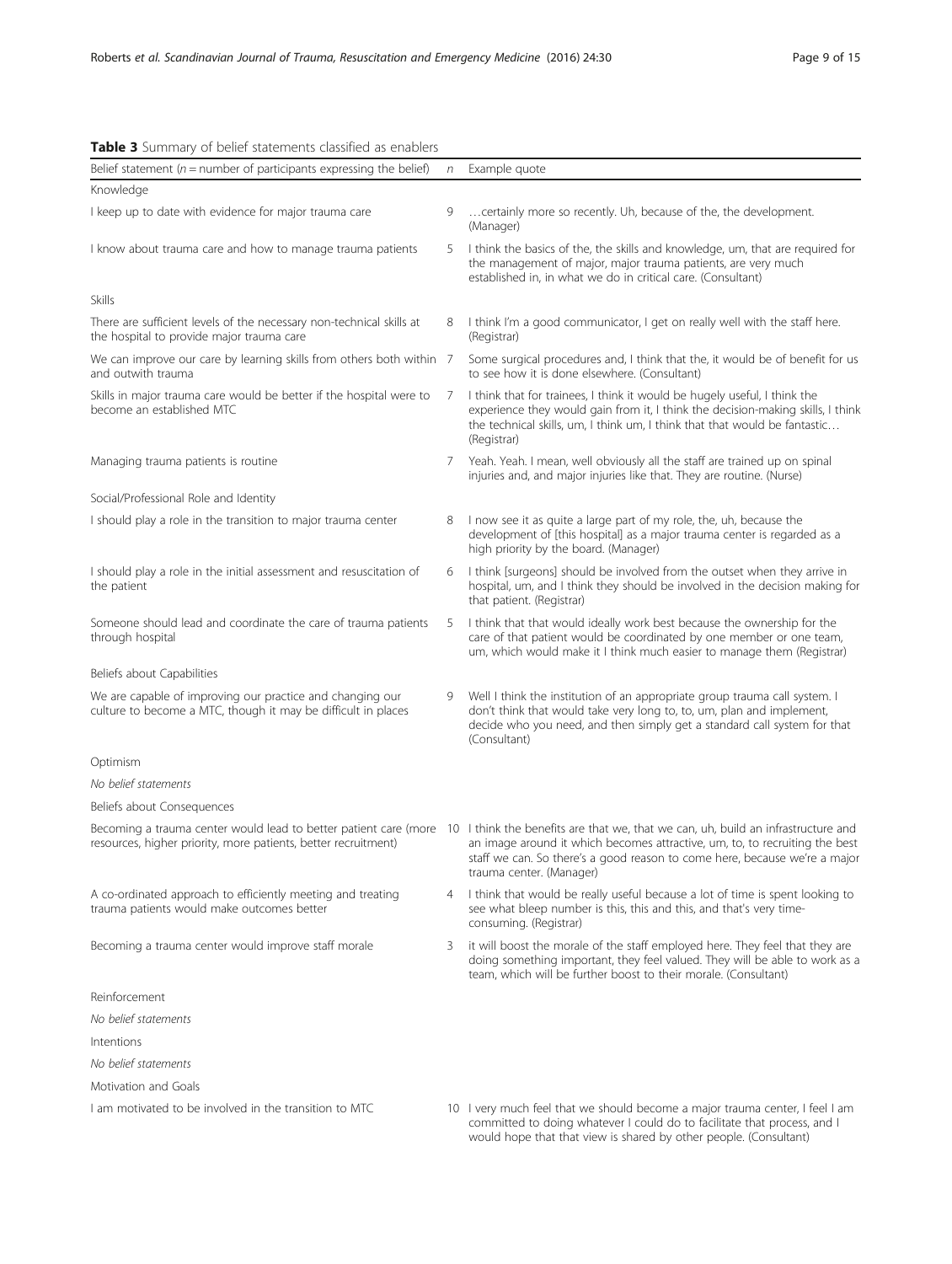|  |  | Table 3 Summary of belief statements classified as enablers (Continued) |  |  |  |
|--|--|-------------------------------------------------------------------------|--|--|--|
|  |  |                                                                         |  |  |  |

| We should aim to deliver our best care and improve on it                                                                                     | 6              | I think providing a great service to our patients, I think, um, is something                                                                                                                                                  |
|----------------------------------------------------------------------------------------------------------------------------------------------|----------------|-------------------------------------------------------------------------------------------------------------------------------------------------------------------------------------------------------------------------------|
|                                                                                                                                              |                | that we should all strive for. (Registrar)                                                                                                                                                                                    |
| Goals related to trauma care should be a high priority                                                                                       |                | Major trauma care takes priority. First and foremost. (Registrar)                                                                                                                                                             |
| Memory, Attention and Decision Processes                                                                                                     |                |                                                                                                                                                                                                                               |
| No belief statements                                                                                                                         |                |                                                                                                                                                                                                                               |
| Environmental Context and Resources                                                                                                          |                |                                                                                                                                                                                                                               |
| No belief statements                                                                                                                         |                |                                                                                                                                                                                                                               |
| Social Influences                                                                                                                            |                |                                                                                                                                                                                                                               |
| Good teamwork is important to the current and future care of<br>trauma patients                                                              |                | 10  we work as a unit across the floor and help each other out (Nurse)                                                                                                                                                        |
| Authority and support from leadership figures is important in the<br>current and future care of trauma patients                              | 8              | At a cost of repetition, [anesthesiologist], [Emergency Room consultant],<br>and [trauma surgeon] I believe are the leaders who are driving this forward.<br>And we will be swinging on their tail, as they say. (Consultant) |
| Knowing your colleagues well and understanding their strengths<br>and limitations in an established team improves patient care               | $\prime$       | [this city] is still fairly small, very large village, where everyone knows<br>everyone, they all know me when I arrive on the scene (Consultant)                                                                             |
| We need to work together with national and regional health<br>bodies and outside organizations when planning the transition to<br><b>MTC</b> | $\overline{4}$ | it will allow us to develop really, it provides a stimulus for us to develop<br>good relationships with our, [local health boards], uh, to, uh, attract the<br>activity from the [region of Scotland]. (Manager)              |
| <b>Emotions</b>                                                                                                                              |                |                                                                                                                                                                                                                               |
| No belief statements                                                                                                                         |                |                                                                                                                                                                                                                               |
| Behavioral Regulation                                                                                                                        |                |                                                                                                                                                                                                                               |
| No belief statements                                                                                                                         |                |                                                                                                                                                                                                                               |

aspects of the hospital in a positive or negative manner, and whether becoming a MTC would affect patient views of their care or not.

#### Intentions (Two belief statements)

A highly frequent belief statement described whether participants were planning to change the way they manage trauma patients or not. A moderately frequent belief described whether participants were intending that more resources and staffing be put towards trauma care or not.

### Emotions (Two belief statements)

Participants all described whether or not they get an emotional response in providing major trauma care. Half of them described whether or not this response affected the care they gave.

#### Optimism (Two belief statements)

All participants described a level of optimism or pessimism about the changes being made to trauma care at the hospital. There was a moderately frequent belief statement that this optimism or pessimism was conditional upon resource availability.

## Social/professional role and identity (Two belief statements)

All participants described the extent to which they saw trauma as a part of their role, which was very variable. Most participants described the role of management and politicians in steering the trauma service, with mixed views as to whether this was a positive or negative influence.

### Behavioral regulation (One belief statement)

There were highly frequent but mixed beliefs about the levels of audit and monitoring of trauma care at both local and national level.

## Social influences (One belief statement)

Most participants discussed whether or not they were influenced by trauma guidelines and protocols at the hospital, with mixed beliefs.

#### Knowledge (One belief statement)

All participants discussed whether or not they were aware (or not) of trauma guidelines and protocols at the hospital, with mixed beliefs.

### Reinforcement (One belief statement)

There were mixed beliefs regarding whether or not the hospital would get any material reward for becoming a trauma center.

#### Skills, memory attention and decision processes

No belief statements classified as important barriers or enablers were mapped to these domains.

All 91 belief statements are presented online as Additional file [3](#page-13-0), grouped by domain, alongside sample quotes.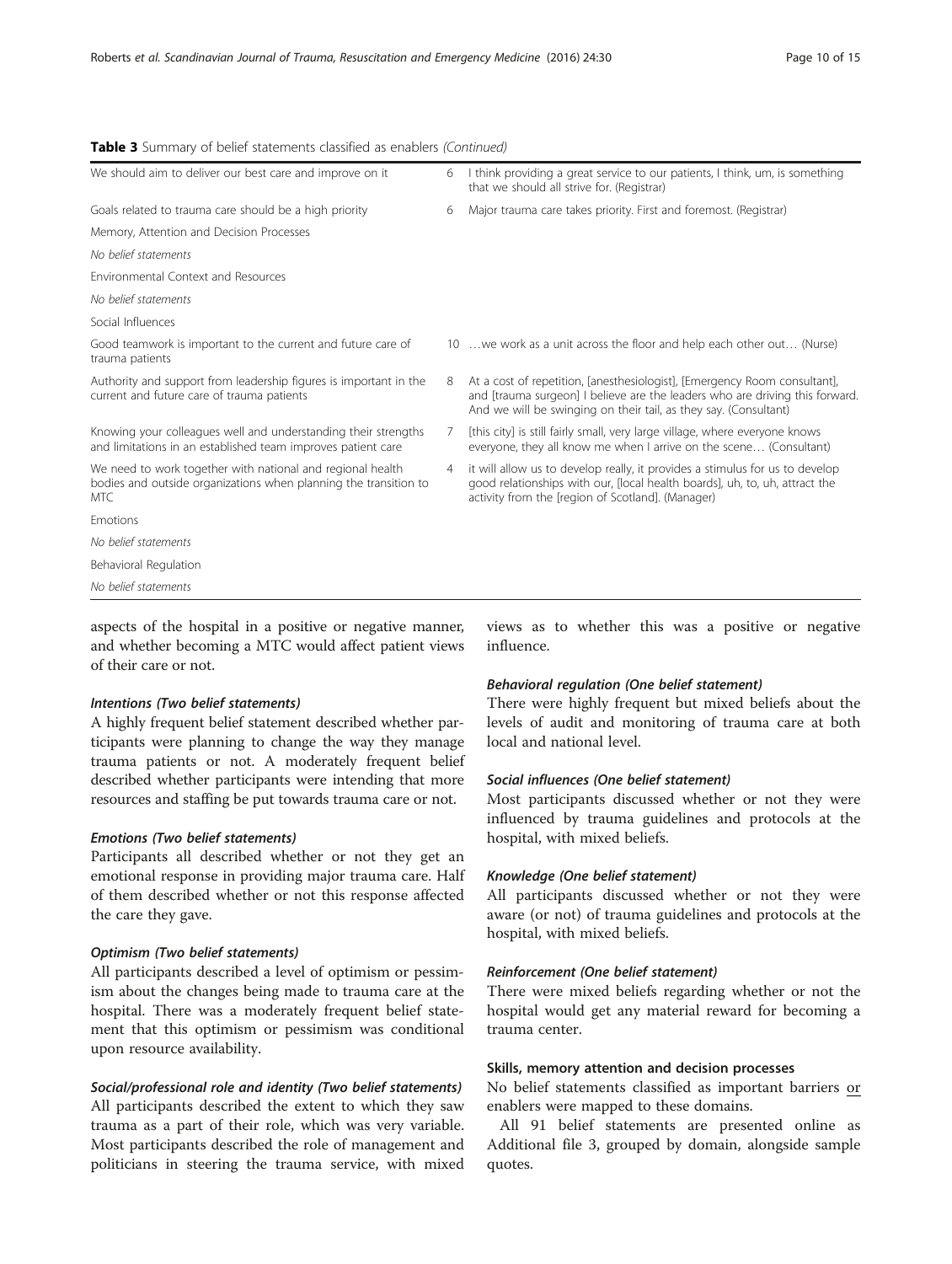<span id="page-10-0"></span>Table 4 Summary of belief statements classified as barriers OR enablers

| <b>Fable +</b> Jammary or benefictationed erabined as banners on chapters                                                                                                  |                |                                                                                                                                                                                                                                                                                                                                                                                                                                                                                                                                                                                                                                    |
|----------------------------------------------------------------------------------------------------------------------------------------------------------------------------|----------------|------------------------------------------------------------------------------------------------------------------------------------------------------------------------------------------------------------------------------------------------------------------------------------------------------------------------------------------------------------------------------------------------------------------------------------------------------------------------------------------------------------------------------------------------------------------------------------------------------------------------------------|
| Belief statement ( $n =$ number of participants expressing the belief)                                                                                                     |                | n Example quote                                                                                                                                                                                                                                                                                                                                                                                                                                                                                                                                                                                                                    |
| Knowledge                                                                                                                                                                  |                |                                                                                                                                                                                                                                                                                                                                                                                                                                                                                                                                                                                                                                    |
| There are (no) credible quidelines or algorithms for trauma patients at 10 I think they're still work in progress. (Consultant)<br>the hospital which improve patient care |                |                                                                                                                                                                                                                                                                                                                                                                                                                                                                                                                                                                                                                                    |
| <b>Skills</b>                                                                                                                                                              |                |                                                                                                                                                                                                                                                                                                                                                                                                                                                                                                                                                                                                                                    |
| No belief statements                                                                                                                                                       |                |                                                                                                                                                                                                                                                                                                                                                                                                                                                                                                                                                                                                                                    |
| Social/Professional Role and Identity                                                                                                                                      |                |                                                                                                                                                                                                                                                                                                                                                                                                                                                                                                                                                                                                                                    |
| I do (not) see trauma as a large part of my role                                                                                                                           |                | 10 A huge part of my role, it's exactly why I chose to do emergency<br>medicine, it's exactly what interests me, um, and without the possibility<br>of seeing major trauma I probably wouldn't choose to do emergency<br>medicine. (Registrar)                                                                                                                                                                                                                                                                                                                                                                                     |
| Management and politicians play a positive/negative role in steering<br>the trauma service                                                                                 | 8              | I think, um, from management levels, I'm not sure how, I get a feeling<br>there's reluctance but I don't know if that is, is true or not. (Registrar)                                                                                                                                                                                                                                                                                                                                                                                                                                                                              |
| Beliefs about Capabilities                                                                                                                                                 |                |                                                                                                                                                                                                                                                                                                                                                                                                                                                                                                                                                                                                                                    |
| I am (not) capable of aspects of my own role in looking after trauma<br>patients                                                                                           | 9              | I think I would have the skills, yeah. And confidence, and that<br>confidence will only get better the more you see. (Registrar)                                                                                                                                                                                                                                                                                                                                                                                                                                                                                                   |
| We do (not) provide good care as a hospital for the current caseload<br>of trauma patients at present                                                                      | 9              | that's [patients remaining in resus for prolonged periods of time],<br>actually that's, for me that's a marker of a system that isn't working, that<br>isn't getting the patient to their care, definitive care location. Um, and<br>having, um, system-wide ownership of that patient. (Consultant)                                                                                                                                                                                                                                                                                                                               |
| My colleagues are (not) capable of adequately providing trauma care                                                                                                        | 7              | I am very confident of my orthopedic colleagues, because we have a<br>very good orthopedic department, and uh, the reputation of their<br>trauma training is quite good. So I have no hesitation about, uh, my<br>orthopedic colleagues with whom I work. (Consultant)                                                                                                                                                                                                                                                                                                                                                             |
| Optimism                                                                                                                                                                   |                |                                                                                                                                                                                                                                                                                                                                                                                                                                                                                                                                                                                                                                    |
| of major trauma at the hospital                                                                                                                                            |                | I'm optimistic/pessimistic about the changes being made and the role 10 I, I'm highly confident that we can. I'm highly confident that we could<br>do it. (Manager)                                                                                                                                                                                                                                                                                                                                                                                                                                                                |
| My optimism/pessimism is conditional upon availability of necessary<br>resources                                                                                           | $\overline{4}$ | if we had everything that I've just described to you, plus the authority<br>to make it happen, I reckon we could probably have it up and running<br>by this time next year. (Consultant)                                                                                                                                                                                                                                                                                                                                                                                                                                           |
| Beliefs about Consequences                                                                                                                                                 |                |                                                                                                                                                                                                                                                                                                                                                                                                                                                                                                                                                                                                                                    |
| Becoming a trauma center would affect the effectiveness of myself,<br>my colleagues or the hospital in a positive/negative manner                                          |                | 10  well to a large extent, because not only would we meet the needs of<br>patients who are suffering from major trauma, much more effectively,<br>uh, but we'd, I believe that developing [this hospital] into a major<br>trauma service will improve the efficiency, the clinical efficiency of the<br>hospital as a whole. (Manager)                                                                                                                                                                                                                                                                                            |
| Becoming a MTC would (not) influence patient views of their care                                                                                                           |                | 10 Um, I hope so. I think, uh, I quess it's interesting, I mean there's so much<br>of this on telly now. I hope the public start asking questions about, you<br>know, how we organize it and I think their expectations ought to be a<br>little bit different now. (Consultant)                                                                                                                                                                                                                                                                                                                                                    |
| Reinforcement                                                                                                                                                              |                |                                                                                                                                                                                                                                                                                                                                                                                                                                                                                                                                                                                                                                    |
| I am (not) aware of any material rewards for becoming a trauma<br>center                                                                                                   |                | 10 Hopefully if we were a major trauma center we'd get a bit more funding<br>as well to, to expand our roles. (Registrar)                                                                                                                                                                                                                                                                                                                                                                                                                                                                                                          |
| Intentions                                                                                                                                                                 |                |                                                                                                                                                                                                                                                                                                                                                                                                                                                                                                                                                                                                                                    |
| I am (not) planning to change the way either I or the hospital care for 9<br>trauma patients                                                                               |                | We are just now, we've decided to do this slightly differently, so we're<br>gonna have a group of four, we should come back to this action, we're<br>gonna have a group of four and we're gonna meet probably every six<br>to eight weeks, and that is one from ED, one from anesthetics, one's<br>from orthopedics and one from general surgery. Um, a, to look at the<br>cases that are highlighted, cos although we're currently doing it, it's not<br>being done with all four specialties, so we're, that's starting next month.<br>Uh, to highlight those again, to take to the multi-disciplinary meetings.<br>(Consultant) |
| We are (not) intending to contribute more towards resources and<br>staffing to support trauma care and the transition to a MTC                                             | 6              | We do have a, uh, another proposal for a coordinated hospital trauma<br>response, and it's good to go, and it's gonna have to happen because<br>of, um, changes that are happening within the emergency department,<br>it is going to have to happen, um, so the timing around major trauma                                                                                                                                                                                                                                                                                                                                        |

center is, is good from that perspective. (Consultant)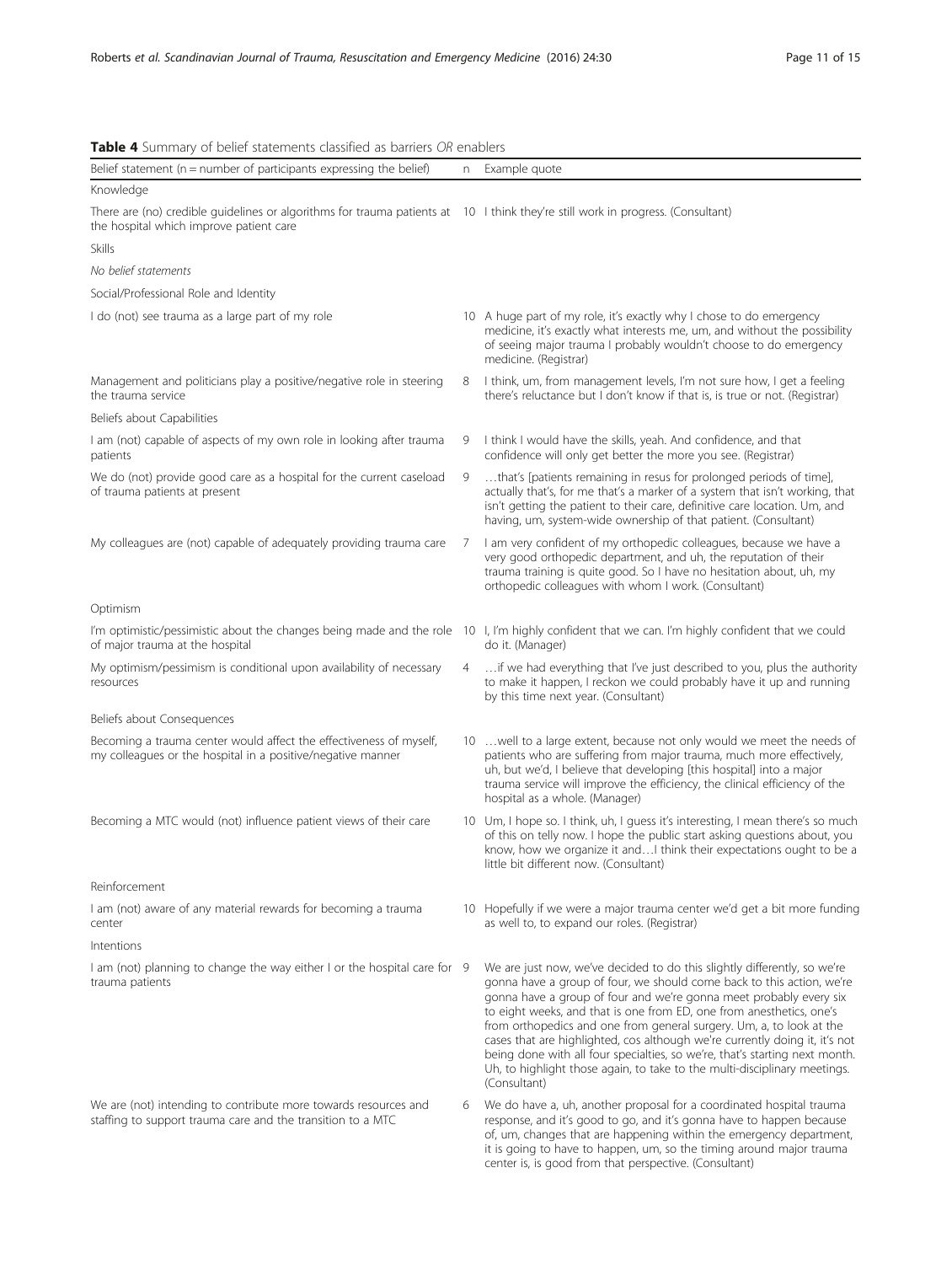## Table 4 Summary of belief statements classified as barriers OR enablers (Continued)

| Motivation and Goals                                                                                                                                          |   |                                                                                                                                                                                                                                                                                                                                                             |
|---------------------------------------------------------------------------------------------------------------------------------------------------------------|---|-------------------------------------------------------------------------------------------------------------------------------------------------------------------------------------------------------------------------------------------------------------------------------------------------------------------------------------------------------------|
| I do (not) know about goals for developing trauma services                                                                                                    |   | 10 then I guess having that, if we all know what the, what our timelines<br>arethat becomes the end pointit then becomes just A to Z, and it<br>within the timescale. (Manager)                                                                                                                                                                             |
| Achieving goals depends on the motivation of those involved, which<br>is positive/negative                                                                    |   | 10 It's gonna be hard work to move the agenda forward unless they all<br>realise how important a trauma agenda is for the whole of [local health<br>board] and the whole of [this part of Scotland], not only trauma patients,<br>because otherwise we'll be a [district general hospital]. (Consultant)                                                    |
| Departments and individuals have a high/low motivation for trauma<br>care                                                                                     |   | Yeah, timeliness, attendanceessentially it was because the leadership<br>of surgery didn't buy into this as a concept. And that's still the position.<br>(Consultant)                                                                                                                                                                                       |
| Our service is affected positively/negatively by targets and goals<br>imposed from government level                                                           | 7 | Whereas the vast majority of targets which are used as a stick if you like,<br>to beat, a, uh, NHS board with, or indeed to allocate reward, are based<br>upon elective waiting lists, rather than outcomes, and specifically<br>outcomes of unscheduled care, which I think are, uh, very much the<br>poor cousin. (Consultant)                            |
| Memory, Attention and Decision Processes                                                                                                                      |   |                                                                                                                                                                                                                                                                                                                                                             |
| No belief statements                                                                                                                                          |   |                                                                                                                                                                                                                                                                                                                                                             |
| <b>Environmental Context and Resources</b>                                                                                                                    |   |                                                                                                                                                                                                                                                                                                                                                             |
| The hospital's current trauma care and the transition to a MTC is<br>affected by - and affects - the surrounding environment in a<br>positive/negative manner |   | 10  because that's essential, because we require the, uh, activity from the,<br>uh, the major, from the [local health boards], um, to come to [this<br>hospital], because we will always be marginal in terms of activity, uh, in<br>relation to major trauma. (Manager)                                                                                    |
| The organizational culture at the hospital is (not) supportive and<br>geared towards performance improvement                                                  | 9 | The greatest strength we have is that a very, very personal and not very<br>formal or bureaucratic approach to team working. We can go to any<br>colleagues without formal appointment and going through a secretary<br>and this and that. And just knock the door and say, '[xxx], can I discuss a<br>case with you?' or, 'Can you help me?'. (Consultant) |
| Recruitment is difficult for the hospital, and may be made easier/<br>harder by (not) becoming a MTC                                                          | 7 | If we didn't have that, I think we'd lose a lot of folk I probably would<br>want to go to a major trauma center and work myself. (Registrar)                                                                                                                                                                                                                |
| Social Influences                                                                                                                                             |   |                                                                                                                                                                                                                                                                                                                                                             |
| My practice is (not) influenced by guidelines and protocols                                                                                                   | 8 | I don't know if they [guidelines] would make a difference or not, but if<br>there was evidence that it would then I'd be all for it. (Registrar)                                                                                                                                                                                                            |
| Emotions                                                                                                                                                      |   |                                                                                                                                                                                                                                                                                                                                                             |
| I do (not) get affected emotionally by providing major trauma care                                                                                            |   | 10 But my prime frustration in managing major trauma is not making<br>things happen that I know needed to, to happen, in terms of organizing<br>a response from, from specialties within this hospital. (Consultant)                                                                                                                                        |
| Emotions do (not) affect the care I provide                                                                                                                   | 5 | No. When you're highly charged, I think you give the best care, and I<br>wouldn't say there's any time where I've been worried that my staff can't<br>look after a patient. (Registrar)                                                                                                                                                                     |
| Behavioral Regulation                                                                                                                                         |   |                                                                                                                                                                                                                                                                                                                                                             |
| We (do not) currently have local and national auditing, monitoring<br>and reporting procedures                                                                |   | 10 I guess for the medical staff there's the M and M meetings, but for us, as<br>nurses there's not really any formal recording (Nurse)                                                                                                                                                                                                                     |

## **Discussion**

This study identifies multiple barriers and enablers to implementing a MTC in a tertiary hospital using systematic and replicable theory-based methods. Identifying such beliefs can highlight potential targets for contextspecific interventions to facilitate this complex transition. This is crucial for creating tailored implementation strategies needed to develop specialist units like MTCs and other acute care networks worldwide. This study is one step towards addressing the recently highlighted gap in theory-based implementation research in the context of emergency medicine [[12\]](#page-14-0).

There is increasing recognition of the global burden of traumatic injury from bodies including the World Health Assembly, World Bank and Lancet Global Surgery Commission, with a call for improved data collection and analysis as well as dissemination of knowledge, techniques and systems from regions with sophisticated clinical practices and health systems to other areas [\[32](#page-14-0)–[34\]](#page-14-0). It will be important to optimize translation and implementation of techniques and health systems which are well-established in high-income countries to similar geographic regions with less mature healthcare systems or low-to-middle-income-countries with developing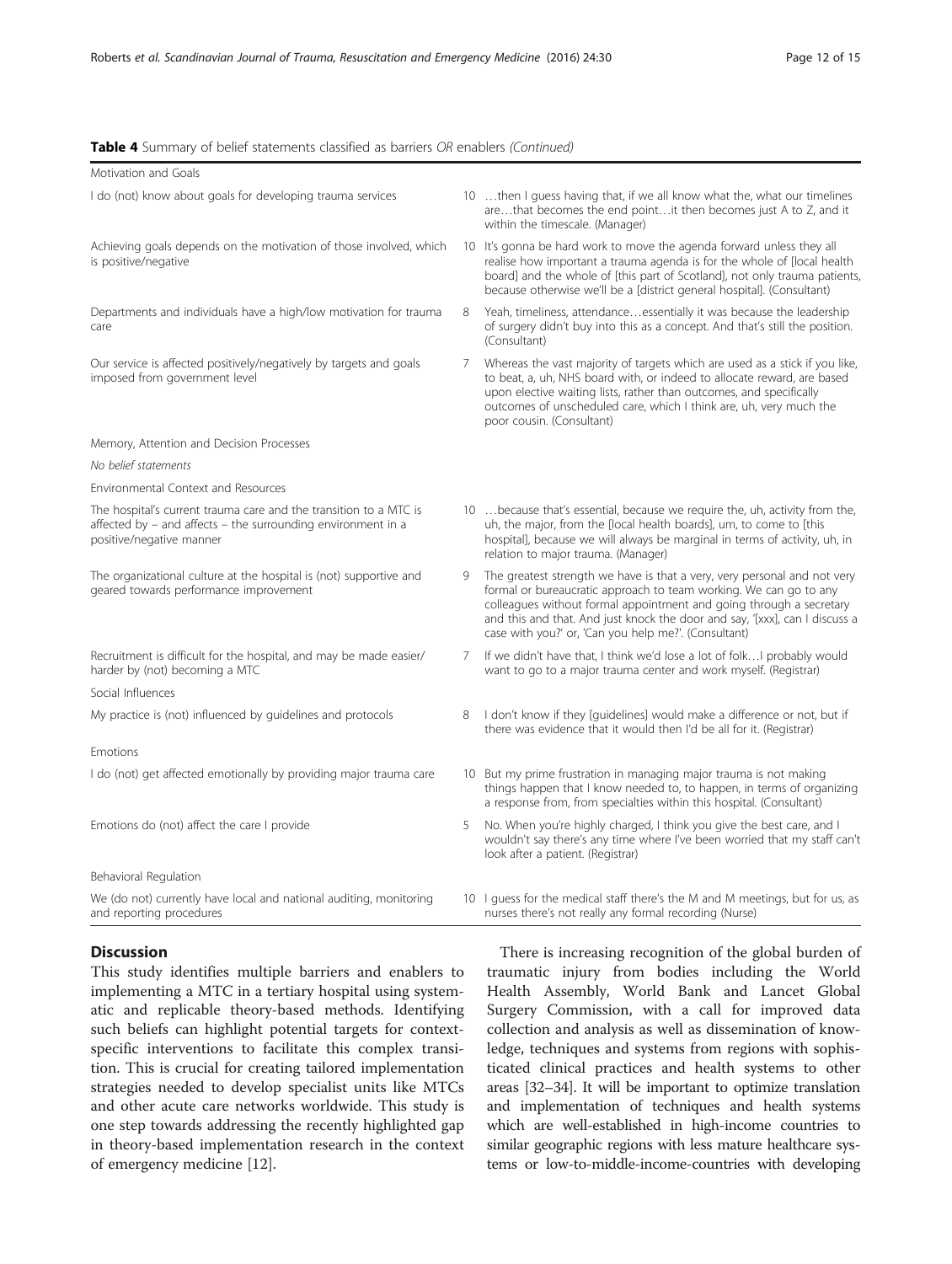infrastructure and systems. Establishing a MTC within a trauma system is a good example of such a process.

#### Informing the transition to MTC status

Resource availability was identified as an important barrier despite the hospital being a major tertiary center. Given current fiscal conditions, this unsurprising finding has also been identified in recent studies of surgical practice, such as implementing checklists and enhanced recovery programs [[35](#page-14-0)–[37\]](#page-14-0). Resource needs should be clearly and transparently identified, costed, and addressed. Distracting priorities – in particular, increasing numbers of patients attending Emergency Departments – is another issue receiving widespread attention [\[38\]](#page-14-0). Safeguarding the trauma response could be achieved by separating responsibility for trauma from the remainder of the emergency medicine workload, as practiced in many American trauma centers – but this would result in additional resource burden. Enhancing individual skills is key to developing institutional expertise, and could be addressed through local initiatives like simulation, courses, and facilitating fellowships in existing MTCs. Consideration should also be given to establishing dedicated performance improvement programs for trauma – although this would also need resources.

A key enabler was the belief that becoming an MTC would benefit both patients and organization. This belief should be reinforced, through engagement with workforce, to further harness and amplify widespread motivation to improve care. This will be vital in helping address the barriers identified. Motivated front-line staff, aware of problems surrounding trauma care delivery, should play a large role in addressing them.

Communication challenges are common in implementation studies [\[35](#page-14-0)–[37](#page-14-0)]. Present findings reveal a degree of conflict between clinicians and managers, who each regarded engagement of the other as a barrier to transition, and of knowledge dispersal amongst staff, such as goals for becoming MTC being confined to senior management, who believed all others were also aware. Improving communication between roles, tiers and departments on all aspects of detailed planning, goals, budgeting, must occur in order for this transition to succeed.

## Strengths and limitations of using the TDF to facilitate service development

High-level service development is complex, and typically informed by various methods, from analysis of performance data, to expert opinion. This study demonstrates the TDF's added value to such methods, by systematically identifying theory-based barriers and enablers. Whilst many findings – particularly those around organization and resource management – may have been expected, use of the TDF has identified important issues that were, intuitively, not felt to be problematic, such as optimism/ pessimism amongst staff about the transition being conditional on meeting resource demands.

The complexity of behaviors studied posed many challenges to applying the TDF in this context. The 'behavior' of implementing a MTC is highly complex, comprising multiple, distinct sub-behaviors at individual (e.g. surgical skills), departmental (e.g. quality improvement programs) and organizational levels (e.g. hospital trauma team). This then presented analytical challenges. For example, it was sometimes difficult to decide which domain a belief fit into: Guidelines may be 'social influences', a 'goal', or even 'behavioral regulation' if used to solve a problem. Prior to this study, TDF has been applied predominantly at individual clinician level, rather than hospital service level, despite not being exclusively designed for this purpose. It has been suggested that the domains within the TDF that relate to organizational factors (e.g. 'Environmental Context and Resources;' 'Social Influences') may not be sufficiently thorough to enable a comprehensive investigation of barriers/enablers to change at an organizational level. It may be that other frameworks such as Consolidated Framework for Implementation Research [\[39\]](#page-14-0) may be useful in this context, since they adopt an organizational focus and were designed primarily for examining barriers and enablers to change across multiple settings and levels within an organization. However, it has been conversely argued that the CFIR does not sufficiently elaborate on individual-level barriers/enablers to change. Therefore, future research could adopt the CFIR/TDF concurrently to develop a topic guide that more comprehensively investigates individual- and organizational-level barriers to change. The complimentary use of both frameworks has recently been applied in other clinical contexts, for example, to develop a topic guide to explore barriers/enablers to blood transfusion clinical staff responding to transfusion audit and feedback [[17](#page-14-0)].

Although analysis was inherently prone to a degree of subjectivity, the high level of agreement between coders (quantified through kappa statistics) indicates minimal risk of subjective bias. This was a highly contextualized study aiming not only to identify targets for change in this specific hospital, but to illustrate a replicable, systematic method that could be applied in other hospitals to address similar questions, or to address implementation problems in other contexts. Qualitative research does not aim to identify readily generalizable, 'universal' findings, but rather to explore a topic in-depth and identify emerging, key context-specific themes, which could be explored in future research. Therefore the present findings may not be readily generalized beyond the context of the tertiary center where the study was conducted. Different hospitals and indeed different health systems will have different pressures and resource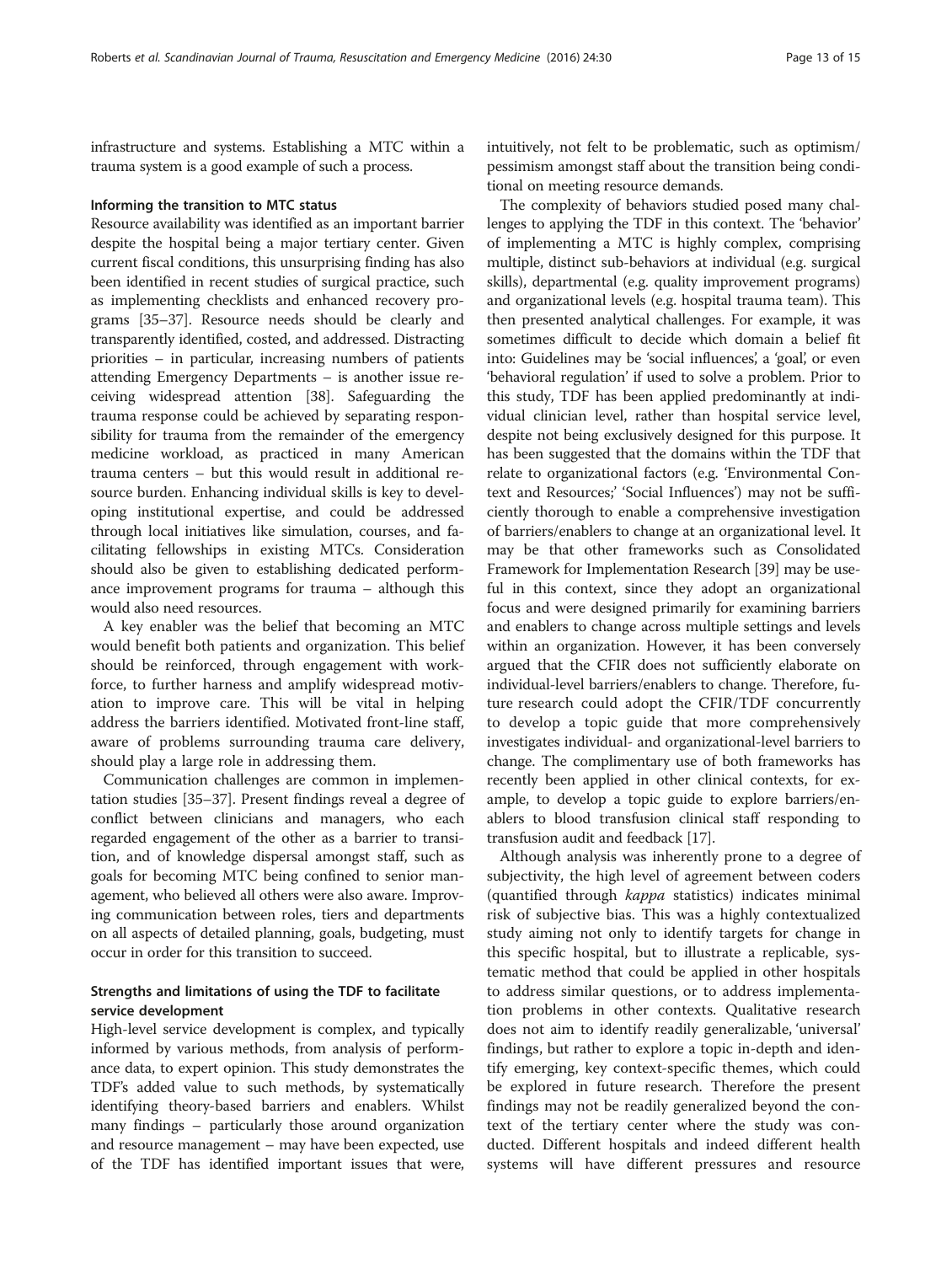<span id="page-13-0"></span>needs, with potentially different belief structures. Nonetheless, the generalizability of the present findings could be explored through TDF–based questionnaires based on these results, distributed in different hospitals. This approach has previously been applied to explore generalizability of TDF interview-based findings [\[16\]](#page-14-0). Lessons Learnt:

- Resource needs are a large concern despite the hospital already being a tertiary center. Optimism or pessimism about the transition is conditional on these being met.
- Distracting priorities abound within the currently overloaded Emergency Department.
- Skills could be developed through simulation or fellowships at established trauma centers, and a solid performance improvement program should be implemented.
- Engaging staff in the transition will be crucial to harnessing their high motivation for delivering good trauma care.
- Communication must be more transparent between roles and tiers since there are currently large gaps in goal awareness and miscommunications.

## Conclusions

This study used the TDF to systematically and replicably examine and identify targets to guide the complex change management processes in a tertiary center facing the challenge of transforming into a MTC. Despite being a tertiary center there were still major concerns about resourcing the transition, and a need was identified for improving specific trauma skills, along with establishing performance improvement processes. In common with other recent surgical implementation studies [[35](#page-14-0)–[37](#page-14-0)], communication problems existed throughout, and engaging all staff in a transparent development process will address this and harness their motivation for delivering high quality care. These findings can inform implementation techniques to facilitate the transition. Work is currently underway to map specific Behavioral Change Techniques to TDF domains, in order to provide guidance as to which techniques may work to specifically address barriers or enablers related to each TDF domain [[40, 41\]](#page-14-0). TDF-based methods and interventions can then be applied to facilitate complex change management processes such as the development of cardiac arrest or stroke centers, or to development of MTCs in other settings with different cultural challenges.

### Key messages

• Implementing the transformation process of developing a tertiary center into a MTC has many barriers and enablers, including resource allocation, need for improved skills, need for establishing performance improvement programs, and poor communication.

- Establishing these barriers and enablers prior to implementation facilitates development of an intervention to improve this transition.
- This study uses a replicable, theory-based method using the TDF in order to elicit these barriers and enablers.
- This method could be applied to facilitate other complex developments or interventions such as developing specialist cardiac arrest or stroke centers, or MTCs in developing countries.

## Additional files

[Additional file 1:](dx.doi.org/10.1186/s13049-016-0226-3) Interview script. (DOCX 28 kb)

[Additional file 2:](dx.doi.org/10.1186/s13049-016-0226-3) Table showing theme presence in each transcript. (DOCX 30 kb)

[Additional file 3:](dx.doi.org/10.1186/s13049-016-0226-3) Complete Results Table, sorted by TDF Domain. (DOCX 50 kb)

#### Competing interests

NHS Grampian Endowment Fund provided funding for interview transcription. There was no other involvement of outside agencies and no influence on any aspect of the study. No other competing interests.

#### Authors' contributions

All authors were involved in study conception and design. NR led the data collection process, and FL and NR analyzed the data. NR and FL had full access to all of the data in the study and take responsibility for the integrity of the data and the accuracy of the data analysis. All authors were involved in drafting and editing the manuscript, and all read and approved the final manuscript.

#### Acknowledgements

Dr Natalie Gould for her assistance mapping domains to topic guide questions.

#### Disclaimer

The Health Services Research Unit receives funding from the Chief Scientist Office of the Scottish Government Health and Social Care Directorates. The opinions expressed in this article are those of the authors alone.

#### Author details

<sup>1</sup>Departments of Critical Care and Anaesthesia, Royal Cornwall Hospital Truro, Cornwall, UK. <sup>2</sup> Division of Health Services Research and Management, School of Health Sciences, City University London, London, UK. <sup>3</sup>Barts Centre for Trauma Sciences, Blizard Institute, Queen Mary University of London, London, UK. <sup>4</sup>Departments of Surgery and Intensive Care Medicine Aberdeen Royal Infirmary & Health Services Research Unit, University of Aberdeen, Ward 505, Aberdeen, UK.

#### Received: 14 October 2015 Accepted: 10 March 2016 Published online: 12 March 2016

#### References

- 1. Grimshaw JM, Shirran L, Thomas R, et al. Changing provider behavior: an overview of systematic reviews of interventions. Med Care. 2001;39:II2–45.
- 2. Eccles MP, Armstrong D, Baker R, et al. An implementation research agenda. Implement Sci. 2009;4:18.